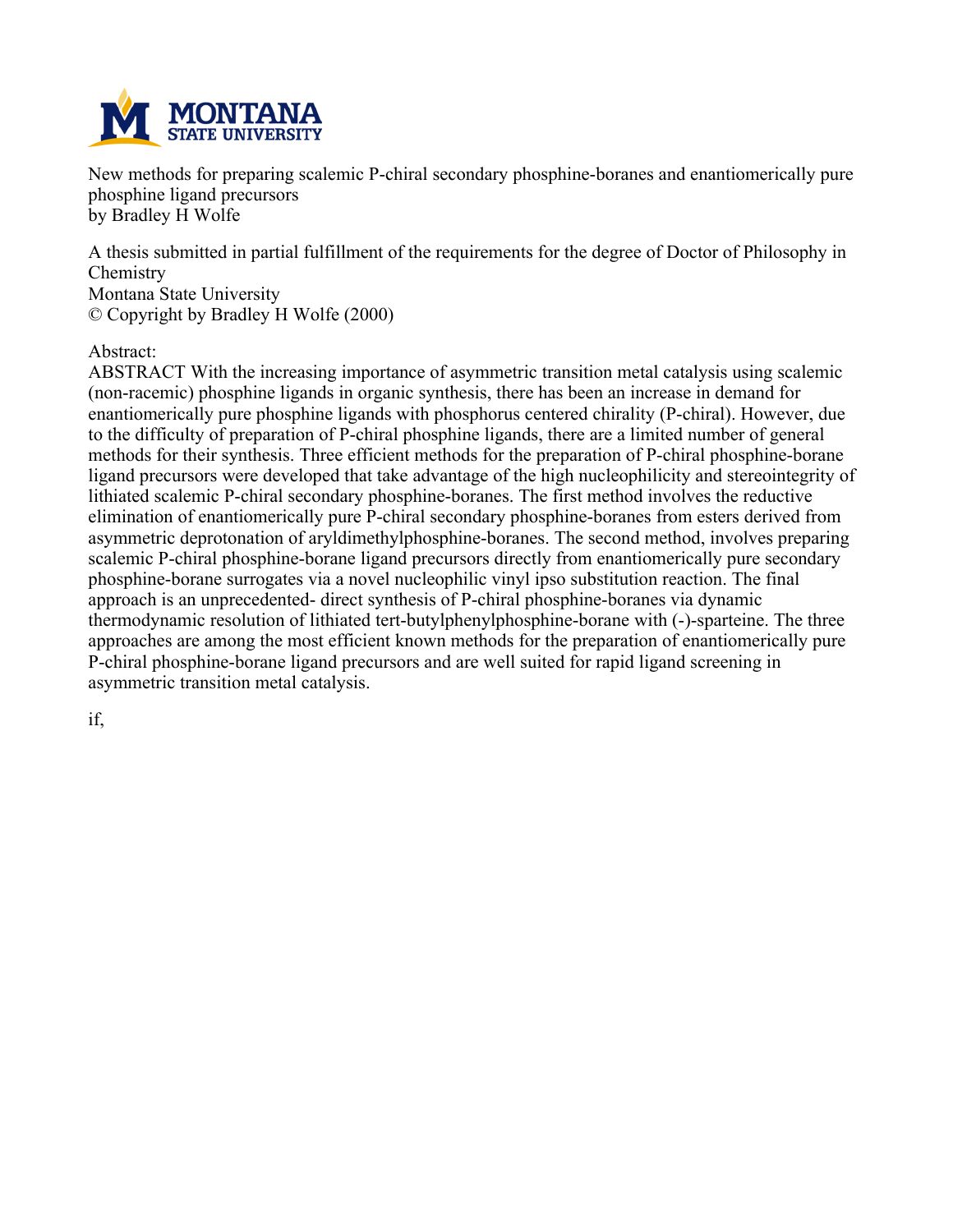# NEW METHODS FOR PREPARING SCALEMIC P-CHIRAL SECONDARY PHOSPHINE-BORANES AND ENANTIOMERICALLY

## PURE PHOSPHINE LIGAND PRECURSORS

by

Bradley H. Wolfe

A thesis submitted in partial fulfillment of the requirements for the degree

of

Doctor of Philosophy

 $\operatorname{in}$ 

Chemistry

Montana State University Bozeman, Montana

February, 2000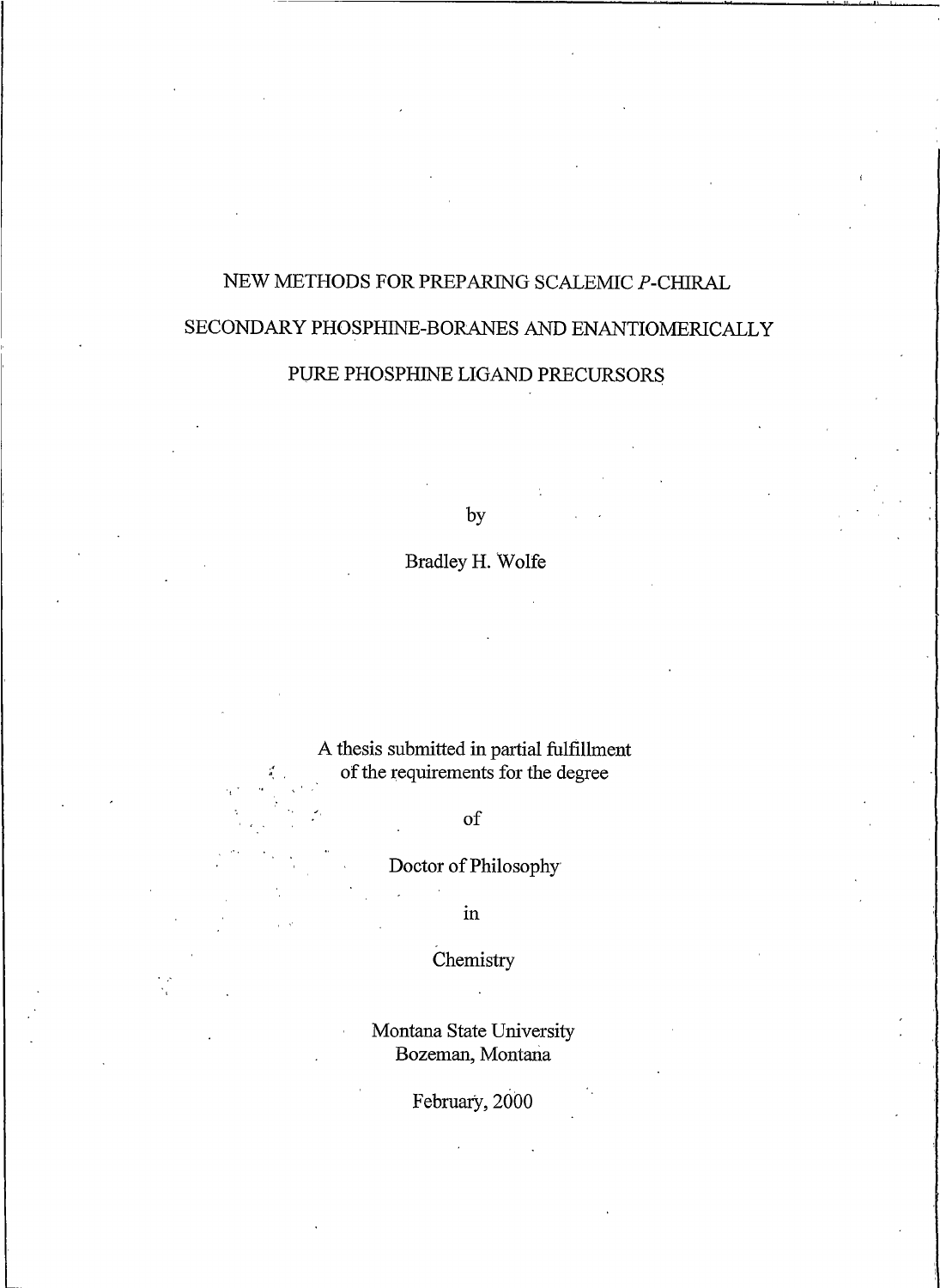**APPROVAL** 

of a thesis submitted by

**Bradley Hamilton Wolfe** 

This thesis has been read by each member of the thesis committee and has been found to be satisfactory regarding content, English usage, format, citations, bibliographic style, and consistency, and is ready for submission to the College of Graduate Studies.

Tom Livinghouse

D378

| (Signature) |  |  |
|-------------|--|--|
|             |  |  |

 $2/2200$ 

Date

Approved for the Department of Chemistry

Paul Grieco

Bignatures Sie

 $2 - 11 - 00$ Date

Approved for the College of Graduate Studies

**Bruce R. McLeod** 

Suive R. M. Leod

 $\frac{3-3-\theta}{2}$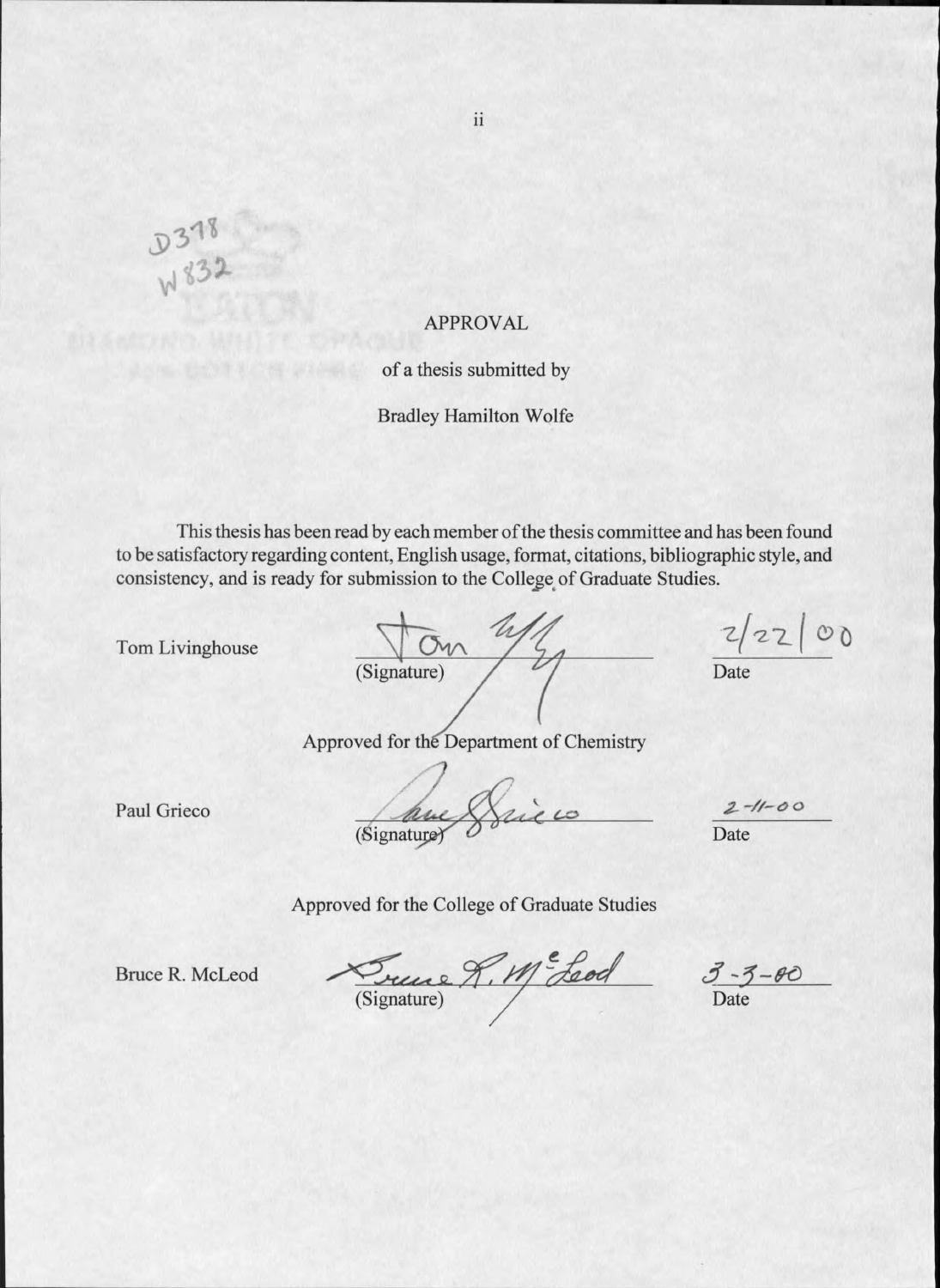#### STATEMENT OF PERMISSION TO USE

In presenting this thesis in partial fulfillment of the requirements for a doctoral degree at Montana State University-Bozeman, I agree that the Library shall make it available to borrowers under rules of the Library. I further agree that copying of this thesis is allowable only for scholarly purposes, consistent with "fair use" as prescribed in the U.S. Copyright Law. Requests for extensive copying or reproduction of this thesis should be referred to University Microfilms International, 300 North Zeeb Road, Ann Arbor, Michigan 48106, to whom I have granted "the exclusive right to reproduce and distribute my dissertation in and from microform along with the non-exclusive right to reproduce and distribute my abstract in any format in whole or in part."

Signature Date

iii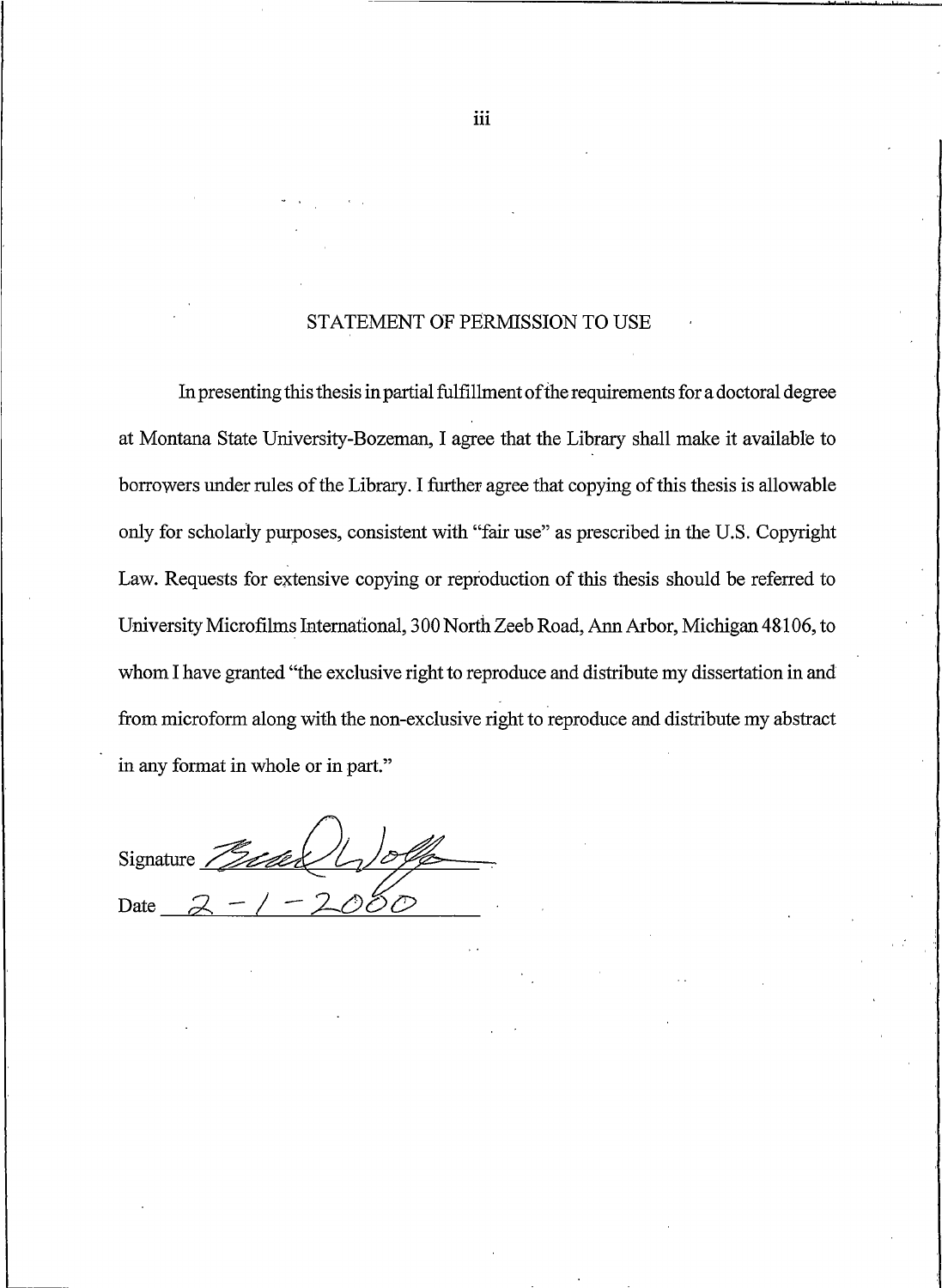## TABLE OF CONTENTS

| Resolution of Racemic P-Chiral Monophosphines                           |
|-------------------------------------------------------------------------|
|                                                                         |
|                                                                         |
|                                                                         |
|                                                                         |
|                                                                         |
| Systematic Displacement of Phosphorus Heterocycles  12                  |
|                                                                         |
| Crystallization-Induced Dynamic Resolution  18                          |
|                                                                         |
|                                                                         |
|                                                                         |
| Derivatives of Benzophenone and Benzoyl Chloride 22                     |
|                                                                         |
| Alkylative Trap with 9-Fluorenone 24                                    |
| Alkylative Trap with $10,10$ -Dimethylanthrone $\dots\dots\dots\dots25$ |
|                                                                         |
| Reductive Elimination of Scalemic 2°-Phosphine-Boranes  29              |
| Preparation of P,S Bidentate Monophosphine Ligand Precursors  31        |
|                                                                         |
| Preparation of Enantiomerically Pure P-Chiral Bidentate                 |
|                                                                         |
| Nucleophilic Vinyl Ipso Substitution of Ortho                           |
|                                                                         |
| Dynamic Resolution of Racemic P-Chiral 2°-Phosphine-Boranes  42         |
| Dynamic Thermodynamic Resolution (DTR)                                  |

 $iv$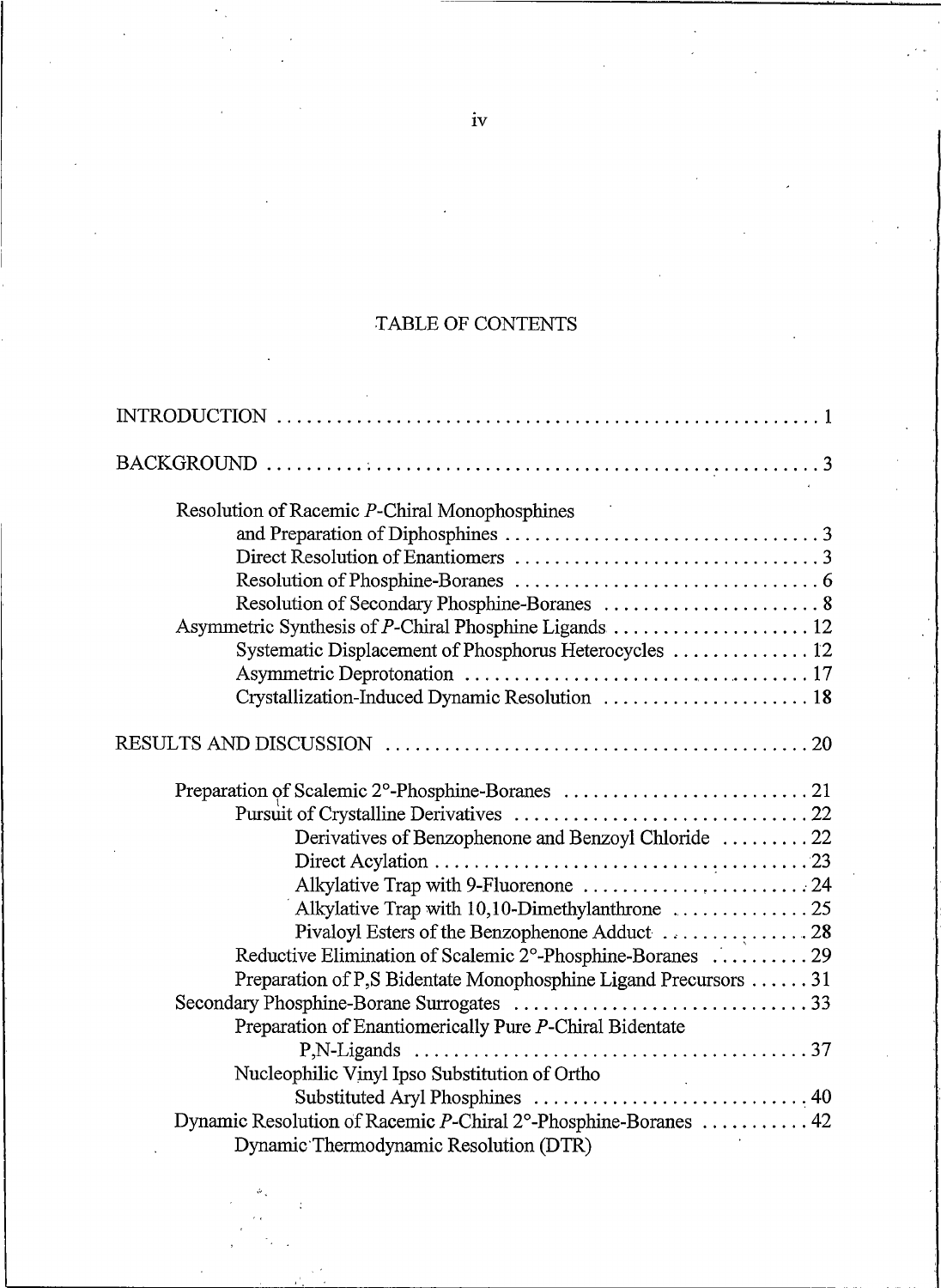| of $t$ -Butylphenylphosphine-Borane $\ldots \ldots \ldots \ldots \ldots \ldots$ 43                                                                                                                                                                                           |
|------------------------------------------------------------------------------------------------------------------------------------------------------------------------------------------------------------------------------------------------------------------------------|
| $\cdot$ Scalemic Bidentate Monophosphine P, N- and<br>Enantiomerically Pure $C_2$ -Symmetric Bisphosphine-Boranes  48<br>DTR with Other P-Chiral 2°-Phosphine-Boranes  48<br>DTR of Racemic <i>t</i> -Butylphenylphosphine-Borane<br>with Other Scalemic Chiral Diamines  49 |
| Racemic 2°-Phosphine-Boranes to be Studied<br>in the DTR Protocol $\ldots \ldots \ldots \ldots \ldots \ldots \ldots \ldots \ldots \ldots \ldots$                                                                                                                             |
| <b>Contractor</b>                                                                                                                                                                                                                                                            |
|                                                                                                                                                                                                                                                                              |
| and the state of the state of                                                                                                                                                                                                                                                |
| (2-Isopropylphenyl)dimethylphosphine-borane (69b) 56<br>$(S_p)$ -2-(Methylphenylphosphino-borane)-                                                                                                                                                                           |
| 1,1-diphenylethyl 2,2-Dimethylpropionate $(70a)$ 57<br>$(S_p)$ -2-(Methyl- <i>o</i> -tolylphosphino-borane)-<br>1,1-diphenylethyl 2,2-Dimethylpropionate $(70c)$ 59                                                                                                          |
| $(S_p)$ -2-(Methyl-2-methoxyphenylphosphino-borane)-<br>1,1-diphenylethyl 2,2-Dimethylpropionate $(70d)$ 60<br>$(S_p)$ -2-[Methyl-(2- <i>i</i> -propylphenyl)phosphino-                                                                                                      |
| $(S_p)$ -2-(Methyl-2- <i>i</i> -propylphenylphosphino-borane)-<br>1,1-diphenylethyl 2,2-Dimethylpropionate $(70b)$ 64                                                                                                                                                        |
| $(S_p)$ -Methyl $(2$ -methylphenyl)phosphine-borane (71c)  66<br>$(S_p)$ -Methyl(2-methoxyphenyl)phosphine-borane (71d)  67                                                                                                                                                  |
| $(S_p)$ -Benzo[b]thiophene-2-ylmethylphenylmethylphosphine-<br>borane $(77a) \ldots$ .                                                                                                                                                                                       |
| $(S_p)$ -Benzo[b]thiophene-2-ylmethyl(2-methylphenyl)-<br>$(S_p)$ -Benzo[b]thiophene-2-ylmethyl-                                                                                                                                                                             |
| (2-methoxyphenyl)methylphosphine-borane (77d)  72<br>$(S_p)$ -benzyl $(2-i$ -propylphenyl)methylphosphine-borane (109) 73<br>$(S_p)$ -Benzo[b]thiophene-2-ylmethyl-<br>$(2-i$ -propylphenyl)methylphosphine-borane $(77b)$ 74                                                |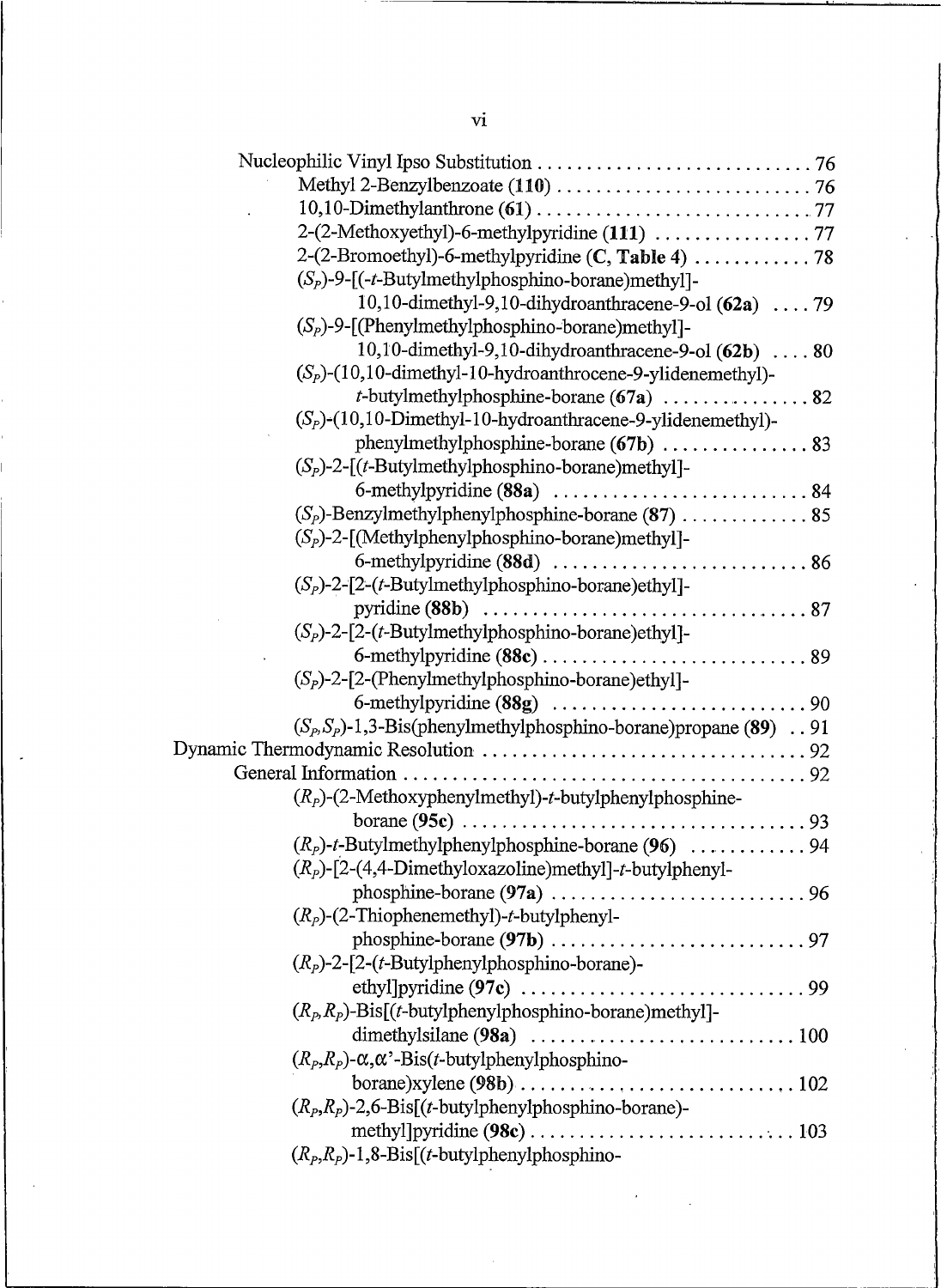| $(R_p, R_p)$ -1,8-Bis[(t-butylphenylphosphino-                                                   |
|--------------------------------------------------------------------------------------------------|
| borane)methyl]dibenzofuran (98e)  107                                                            |
| General Procedure for the Removal of the Borane Protecting                                       |
| $Group(s)$ with Pyrrolidine $\ldots \ldots \ldots \ldots \ldots \ldots \ldots \ldots \ldots 109$ |
| Deboronation of $(R_p)$ -(2-Thiophenemethyl)-                                                    |
|                                                                                                  |
| Deboronation of $(R_p, R_p)$ -2,6-Bis[(t-butylphenyl-                                            |
|                                                                                                  |
| Deboronation of $(R_p, R_p)$ -1,8-Bis[( <i>t</i> -butylphenyl-                                   |
| phosphino-borane)methyl]dibenzo-thiophene (98d)  111                                             |
| Deboronation of $(R_p, R_p)$ -1,8-Bis[( <i>t</i> -butylphenyl-                                   |
| phosphino-borane) methyl dibenzofuran $(98e)$ 112                                                |
| <b>REFERENCES</b>                                                                                |
|                                                                                                  |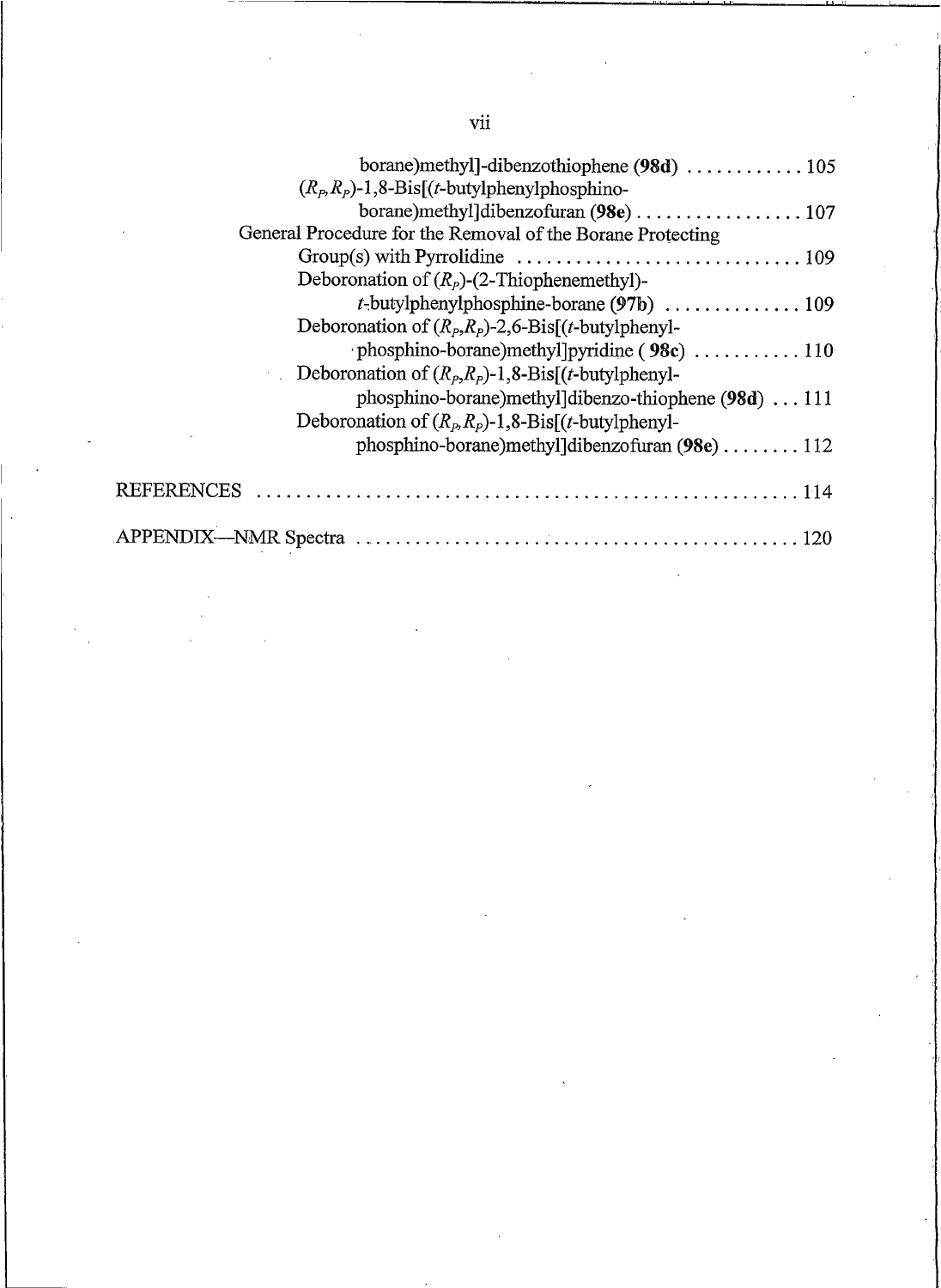## LIST OF TABLES

| Table 2. Reductive Elimination of Enantiomerically Pure P-Chiral                                                                                                     |  |
|----------------------------------------------------------------------------------------------------------------------------------------------------------------------|--|
| Table 3. Alkylation of Enantiomerically Pure P-Chiral 2°-Phosphine-<br>Boranes 71a-d with 2-Chloromethylbenzo [b] thiophene. $\ldots \ldots \ldots \ldots \ldots$ 32 |  |
| Table 4. Scalemic P-Chiral P,N-Ligands Precursors Prepared from<br>67a and 67b by the Nucleophilic Vinyl Ipso Substitution Reaction. 38                              |  |
| Table 5. Monoalkylations of Dynamically Resolved t-Butylphenyl-                                                                                                      |  |
| Table 6. Bisalkylations Involving Dynamically Resolved t-Butylphenyl-                                                                                                |  |
| Table 7. DTR of 2°-Phosphine-Boranes With Various                                                                                                                    |  |

viii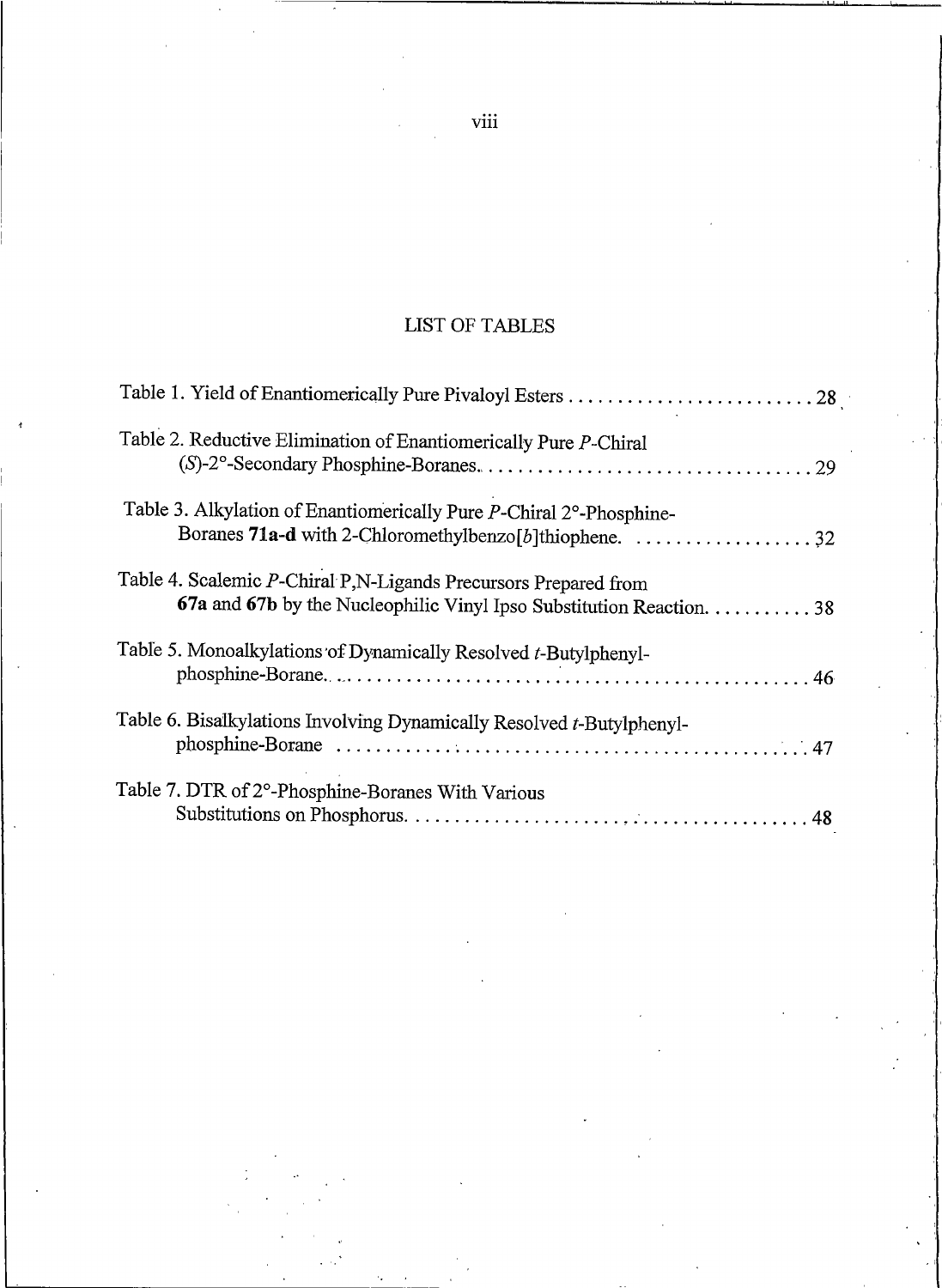## LIST OF FIGURES

| Figure 3. Mechanism of direct elimination of metalated 2°-phosphine-borane from                 |
|-------------------------------------------------------------------------------------------------|
|                                                                                                 |
| Figure 5. 2°-Phosphine-boranes that should be tested in the DTR prodical. 50                    |
| Figure 6. <sup>1</sup> H NMR spectrum of (2-Isopropylphenyl)dimethylphosphine-                  |
| Figure 7. <sup>13</sup> C NMR of (2-Isopropylphenyl)dimethylphosphine-borane (69b)  122         |
| Figure 8. <sup>31</sup> P NMR of (2-Isopropylphenyl)dimethylphosphine-borane (69b)  123         |
| Figure 9. <sup>1</sup> H NMR of spectrum of $(S_p)$ -2-(methylphenylphosphino-borane)-          |
| Figure 10. <sup>13</sup> C NMR spectrum of $(S_p)$ -2-(methylphenylphosphino-borane)-           |
| Figure 11. <sup>31</sup> P NMR spectrum of $(S_p)$ -2-(methylphenylphosphino-borane)-           |
| Figure 12. <sup>1</sup> H NMR spectrum of $(S_p)$ -2-(methyl- <i>o</i> -tolylphosphino-borane)- |
| Figure 13. <sup>13</sup> C NMR of $(S_p)$ -2-(methyl-o-tolylphosphino-borane)-                  |

 $i\mathrm{x}$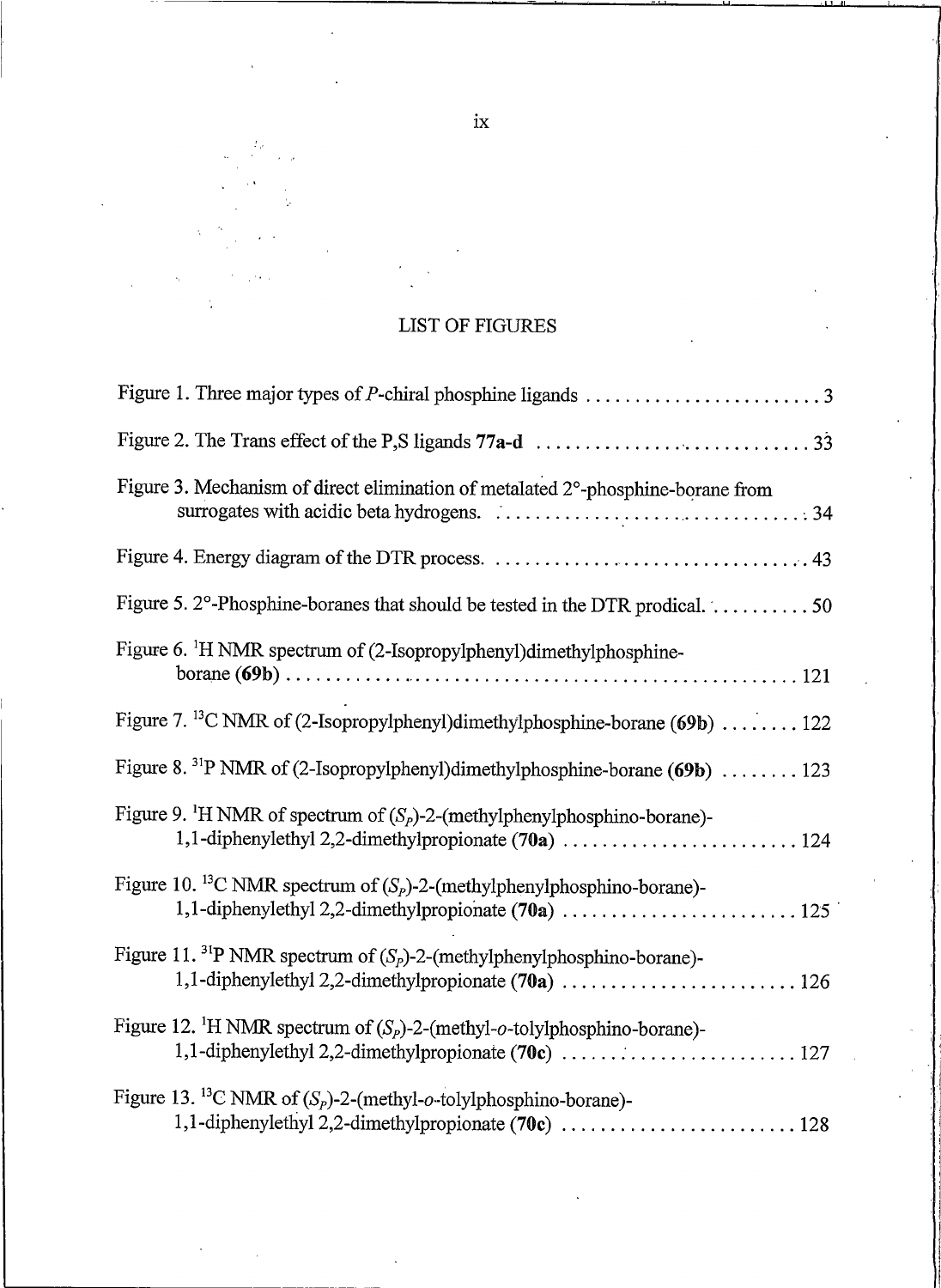| Figure 14. <sup>31</sup> P NMR spectrum of $(S_p)$ -2-(methyl-o-tolylphosphino-borane)-<br>1,1-diphenylethyl 2,2-dimethylpropionate (70c)  129 |
|------------------------------------------------------------------------------------------------------------------------------------------------|
| Figure 15. <sup>1</sup> H NMR spectrum of $(S_p)$ -2-(methyl-2-methoxyphenylphosphino-                                                         |
| Figure 16. <sup>13</sup> C NMR spectrum of $(S_P)$ -2-(methyl-2-methoxyphenylphosphino-                                                        |
| Figure 17. <sup>31</sup> P NMR spectrum of $(S_p)$ -2-(methyl-2-methoxyphenylphosphino-                                                        |
| Figure 18. <sup>1</sup> H NMR spectrum of $(S_p)$ -2-[methyl- $(2-i$ -propylphenyl)phosphino-                                                  |
| Figure 19. <sup>13</sup> C NMR spectrum of $(S_P)$ -2-[methyl- $(2-i$ -propylphenyl)phosphino-                                                 |
| Figure 20. <sup>31</sup> P NMR spectrum of $(S_P)$ -2-[methyl- $(2-i$ -propylphenyl)phosphino-                                                 |
| Figure 21. <sup>1</sup> H NMR spectrum of $(S_p)$ -2-(methyl-2- <i>i</i> -propylphenylphosphino-                                               |
| Figure 22. <sup>13</sup> C NMR spectrum of $(S_p)$ -2-(methyl-2- <i>i</i> -propylphenylphosphino-                                              |
| Figure 23. <sup>31</sup> P NMR spectrum of $(S_p)$ -2-(methyl-2- <i>i</i> -propylphenylphosphino-                                              |
| Figure 24. <sup>1</sup> H NMR spectrum of $(S_p)$ -methylphenylphosphine-borane (71a)  139                                                     |
| Figure 25 <sup>13</sup> C NMR spectrum of $(S_p)$ -methylphenylphosphine-borane (71a)  140                                                     |
| Figure 26 <sup>31</sup> P NMR spectrum of $(S_p)$ -methylphenylphosphine-borane (71a) 141                                                      |
| Figure 27 <sup>1</sup> H NMR spectrum of $(S_p)$ -methyl $(2$ -methylphenyl)-                                                                  |
| Figure 28. <sup>13</sup> C NMR spectrum of $(S_p)$ -methyl $(2$ -methylphenyl)-                                                                |

 $\mathbf{x}$ 

 $\dot{\gamma}$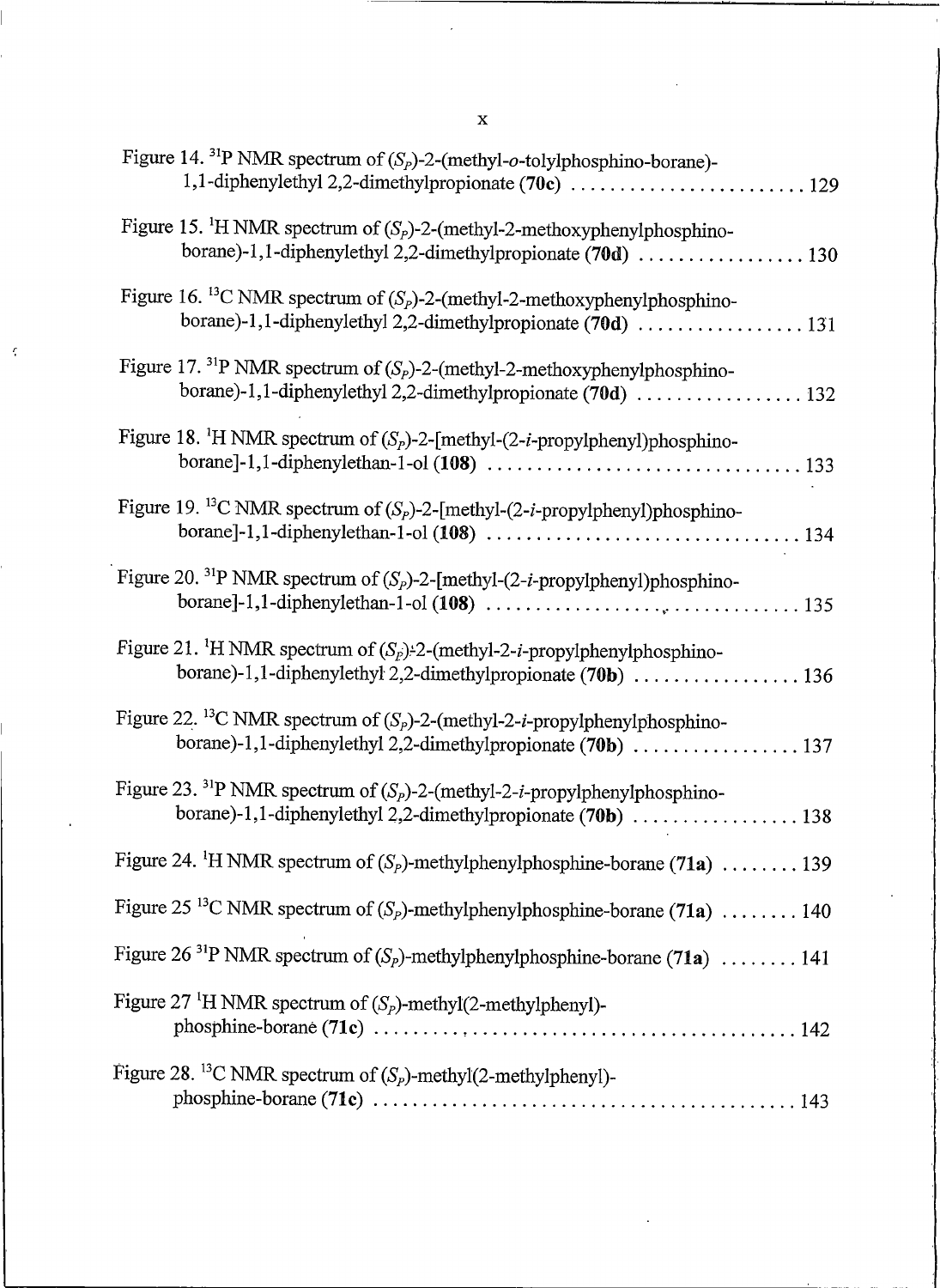| Figure 29. <sup>31</sup> P NMR spectrum of $(S_p)$ -methyl $(2$ -methylphenyl)-   |
|-----------------------------------------------------------------------------------|
| Figure 30. <sup>1</sup> H NMR spectrum of $(S_P)$ -methyl(2-methoxyphenyl)-       |
| Figure 31. <sup>13</sup> C NMR spectrum of $(S_p)$ -methyl(2-methoxyphenyl)-      |
| Figure 32. <sup>31</sup> P NMR spectrum of $(S_p)$ -methyl(2-methoxyphenyl)-      |
| Figure 33. <sup>1</sup> H NMR spectrum of $(S_p)$ -methyl $(2-i$ -propylphenyl)-  |
| Figure 34. <sup>13</sup> C NMR spectrum of $(S_p)$ -methyl $(2-i$ -propylphenyl)- |
| Figure 35. <sup>31</sup> P NMR spectrum of $(S_p)$ -methyl $(2-i$ -propylphenyl)- |
| Figure 36. <sup>1</sup> H NMR spectrum of $(S_p)$ -benzo[b]thiophene-             |
| Figure 37. <sup>13</sup> C NMR spectrum of $(S_p)$ -benzo[b]thiophene-            |
| Figure 38. <sup>31</sup> P NMR spectrum of $(S_p)$ -benzo[b]thiophene-            |
| Figure 39. <sup>1</sup> H NMR spectrum of $(S_p)$ -benzo[b]thiophene-2-ylmethyl-  |
| Figure 40. <sup>13</sup> C NMR spectrum of $(S_p)$ -benzo[b]thiophene-2-ylmethyl- |
| Figure 41. <sup>31</sup> P NMR spectrum of $(S_p)$ -benzo[b]thiophene-2-ylmethyl- |
| Figure 42. <sup>1</sup> H NMR spectrum of $(S_p)$ -benzo[b]thiophene-2-ylmethyl-  |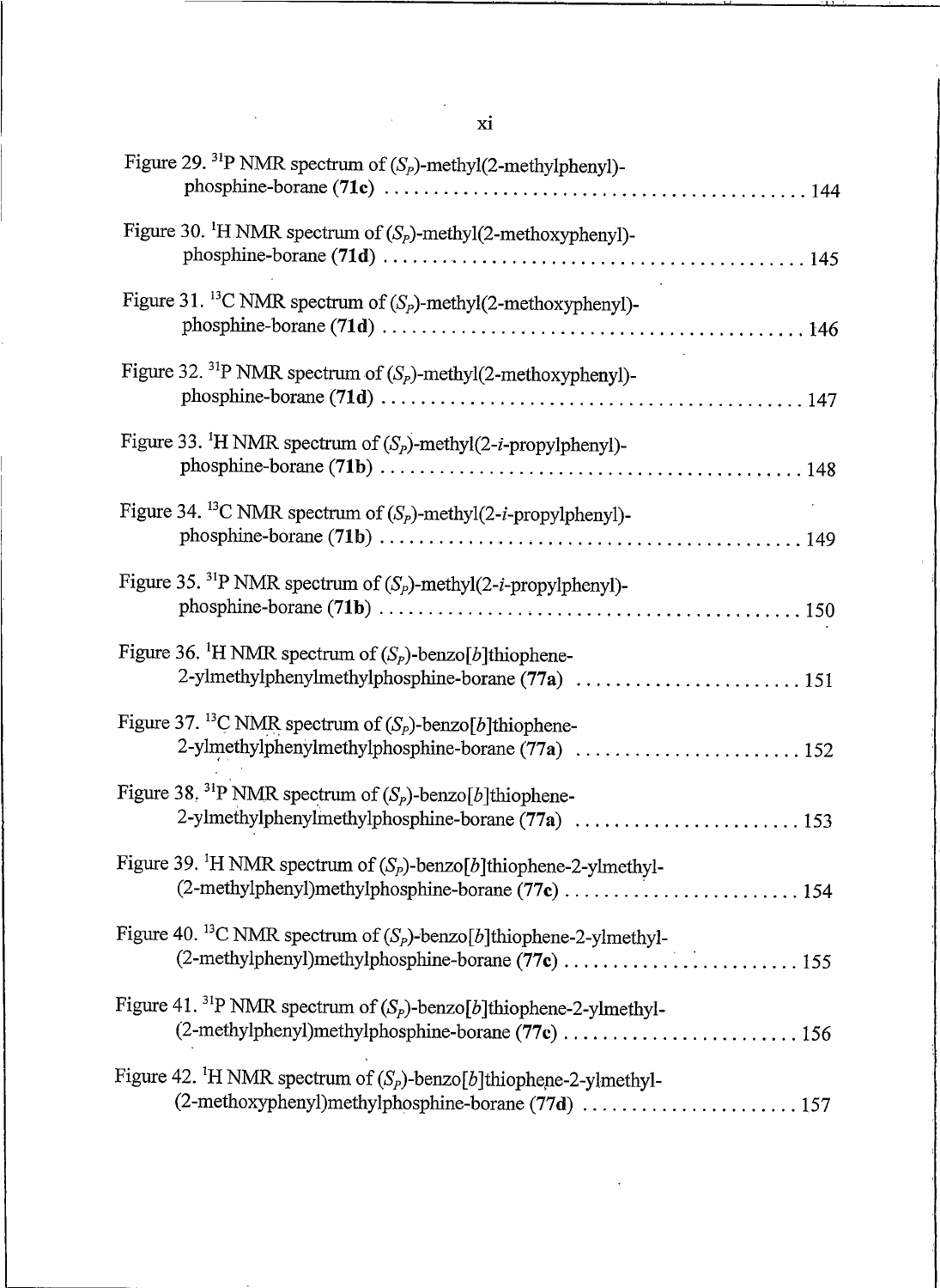| Figure 43. <sup>13</sup> C NMR spectrum of $(S_p)$ -benzo[b]thiophene-2-ylmethyl-<br>(2-methoxyphenyl)methylphosphine-borane (77d)  158                           |
|-------------------------------------------------------------------------------------------------------------------------------------------------------------------|
| Figure 44. <sup>31</sup> P NMR spectrum of $(S_p)$ -benzo[b]thiophene-2-ylmethyl-<br>(2-methoxyphenyl)methylphosphine-borane $(77d)$ 159                          |
| Figure 45. <sup>1</sup> H NMR spectrum of $(S_p)$ -benzyl $(2-i$ -propylphenyl)methyl-                                                                            |
| Figure 46. <sup>13</sup> C NMR spectrum of $(S_p)$ -benzyl $(2-i$ -propylphenyl)methyl-                                                                           |
| Figure 47. <sup>31</sup> P NMR spectrum of $(S_p)$ -benzyl $(2-i$ -propylphenyl)methyl-                                                                           |
| Figure 48. <sup>1</sup> H NMR spectrum of $(S_p)$ -benzo[b]thiophene-2-ylmethyl- $(2-i$ -                                                                         |
| Figure 49. <sup>13</sup> C NMR spectrum of $(S_p)$ -benzo[b]thiophene-2-ylmethyl- $(2-i$ -<br>propylphenyl)methylphosphine-borane (77b)  164                      |
| Figure 50. <sup>31</sup> P NMR spectrum of $(S_p)$ -benzo[b]thiophene-2-ylmethyl- $(2-i$ -                                                                        |
| Figure 51. <sup>1</sup> H NMR spectrum of 2-(2-methoxyethyl)-6-methylpyridine $(112)$ 166                                                                         |
| Figure 52. <sup>13</sup> C NMR spectrum of 2-(2-methoxyethyl)-6-methylpyridine (112) $\dots$ . 167                                                                |
| Figure 53. <sup>1</sup> H NMR spectrum of 2-(2-bromoethyl)-6-methylpyridine (Table 4, C) 168                                                                      |
| Figure 54. <sup>13</sup> C NMR spectrum of 2-(2-bromoethyl)-                                                                                                      |
| Figure 55. <sup>1</sup> H NMR spectrum of $(S_p)$ -9-[(-t-butylmethylphosphino-<br>borane)methyl]-10,10-dimethyl-9,10-dihydroanthracene-9-ol (62a)  170           |
| Figure 56. <sup>13</sup> C NMR spectrum of $(S_p)$ -9-[(- <i>t</i> -butylmethylphosphino-<br>borane)methyl]-10,10-dimethyl-9,10-dihydroanthracen-9-ol $(62a)$ 171 |
| Figure 57. <sup>31</sup> P NMR spectrum of $(S_p)$ -9-[(- <i>t</i> -butylmethylphosphino-<br>borane)methyl]-10,10-dimethyl-9,10-dihydroanthracen-9-ol $(62a)$ 172 |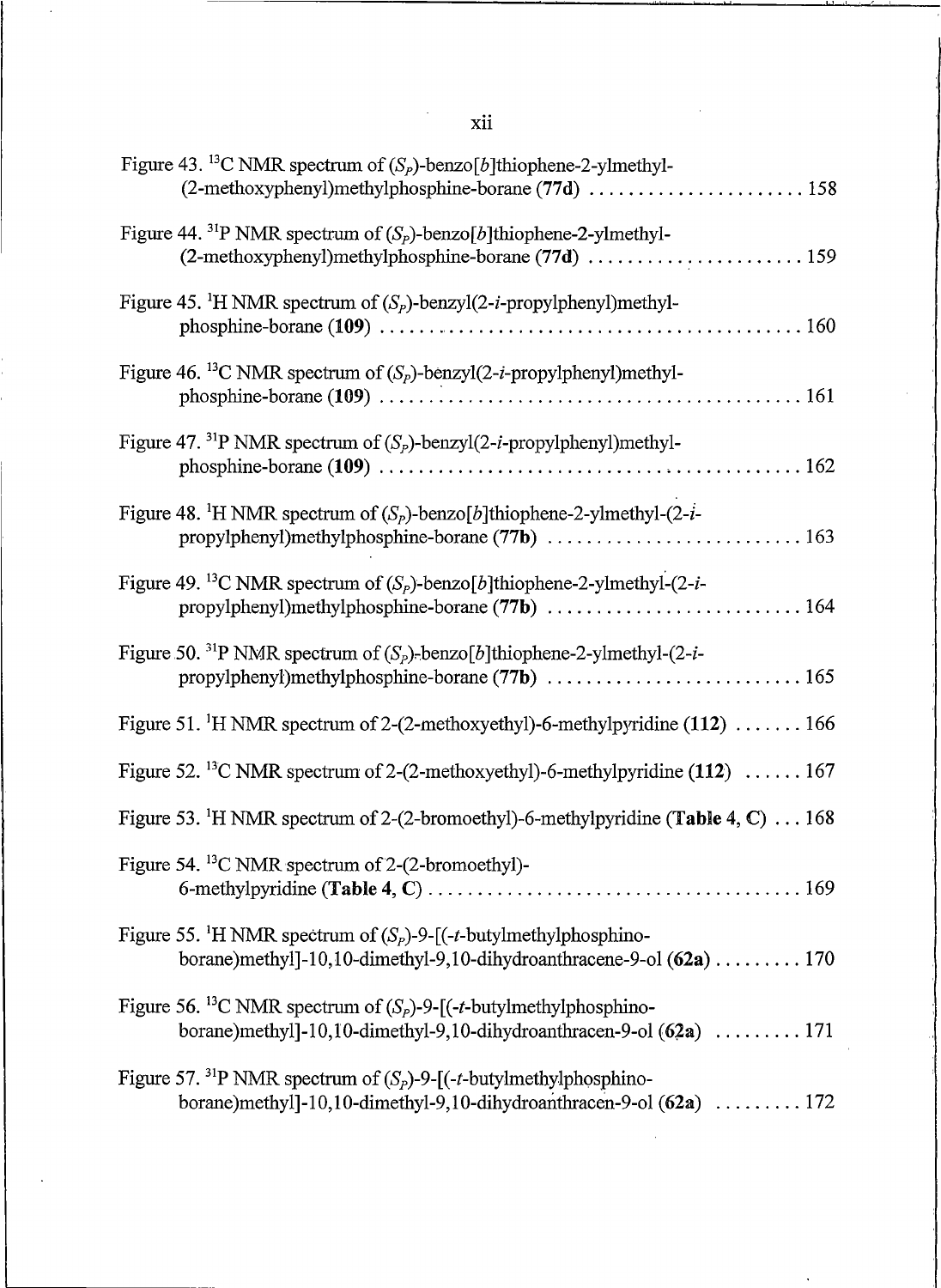xiii

 $\ddot{\phantom{a}}$  $\overline{a}$ 

| Figure 58. <sup>1</sup> H NMR spectrum of $(S_p)$ -9-[(phenylmethylphosphino-<br>borane)methyl]-10,10-dimethyl-9,10-dihydroanthracene-9-ol $(62b)$ 173  |
|---------------------------------------------------------------------------------------------------------------------------------------------------------|
| Figure 59. <sup>13</sup> C NMR spectrum of $(S_p)$ -9-[(phenylmethylphosphino-<br>borane)methyl]-10,10-dimethyl-9,10-dihydroanthracene-9-ol $(62b)$ 174 |
| Figure 60. <sup>31</sup> P NMR spectrum of $(S_p)$ -9-[(phenylmethylphosphino-<br>borane)methyl]-10,10-dimethyl-9,10-dihydroanthracene-9-ol $(62b)$ 175 |
| Figure 61. <sup>1</sup> H NMR spectrum of $(S_p)$ -(10,10-dimethyl-10-hydroanthrocene-<br>9-ylidenemethyl)-t-butylmethylphosphine-borane (67a)  176     |
| Figure 62. <sup>13</sup> C NMR spectrum of $(S_p)$ -(10,10-dimethyl-10-hydroanthrocene-                                                                 |
| Figure 63. <sup>31</sup> P NMR spectrum of $(S_p)$ -(10,10-dimethyl-10-hydroanthrocene-                                                                 |
| Figure 64. <sup>1</sup> H NMR spectrum of $(S_p)$ -(10,10-Dimethyl-10-hydroanthracene-<br>9-ylidenemethyl)-phenylmethylphosphine-borane (67b)  179      |
| Figure 65. <sup>13</sup> C NMR spectrum of $(S_p)$ -(10,10-Dimethyl-10-hydroanthracene-                                                                 |
| Figure 66. <sup>31</sup> P NMR spectrum of $(S_p)$ -(10,10-Dimethyl-10-hydroanthracene-                                                                 |
| Figure 67. <sup>1</sup> H NMR spectrum of $(S_p)$ -2-[( <i>t</i> -butylmethylphosphino-                                                                 |
| Figure 68. <sup>13</sup> C NMR spectrum of $(S_p)$ -2- $\left[$ ( <i>t</i> -butylmethylphosphino-                                                       |
| Figure 69. <sup>31</sup> P NMR spectrum of $(S_p)$ -2-[( <i>t</i> -butylmethylphosphino-                                                                |
| Figure 70. <sup>1</sup> H NMR spectrum of $(S_p)$ -benzylmethylphenylphosphine-borane (87)  185                                                         |
| Figure 71. <sup>13</sup> C NMR spectrum of $(S_p)$ -benzylmethylphenyl-                                                                                 |
| Figure 72. <sup>31</sup> P NMR spectrum of $(S_p)$ -benzylmethylphenyl-                                                                                 |
|                                                                                                                                                         |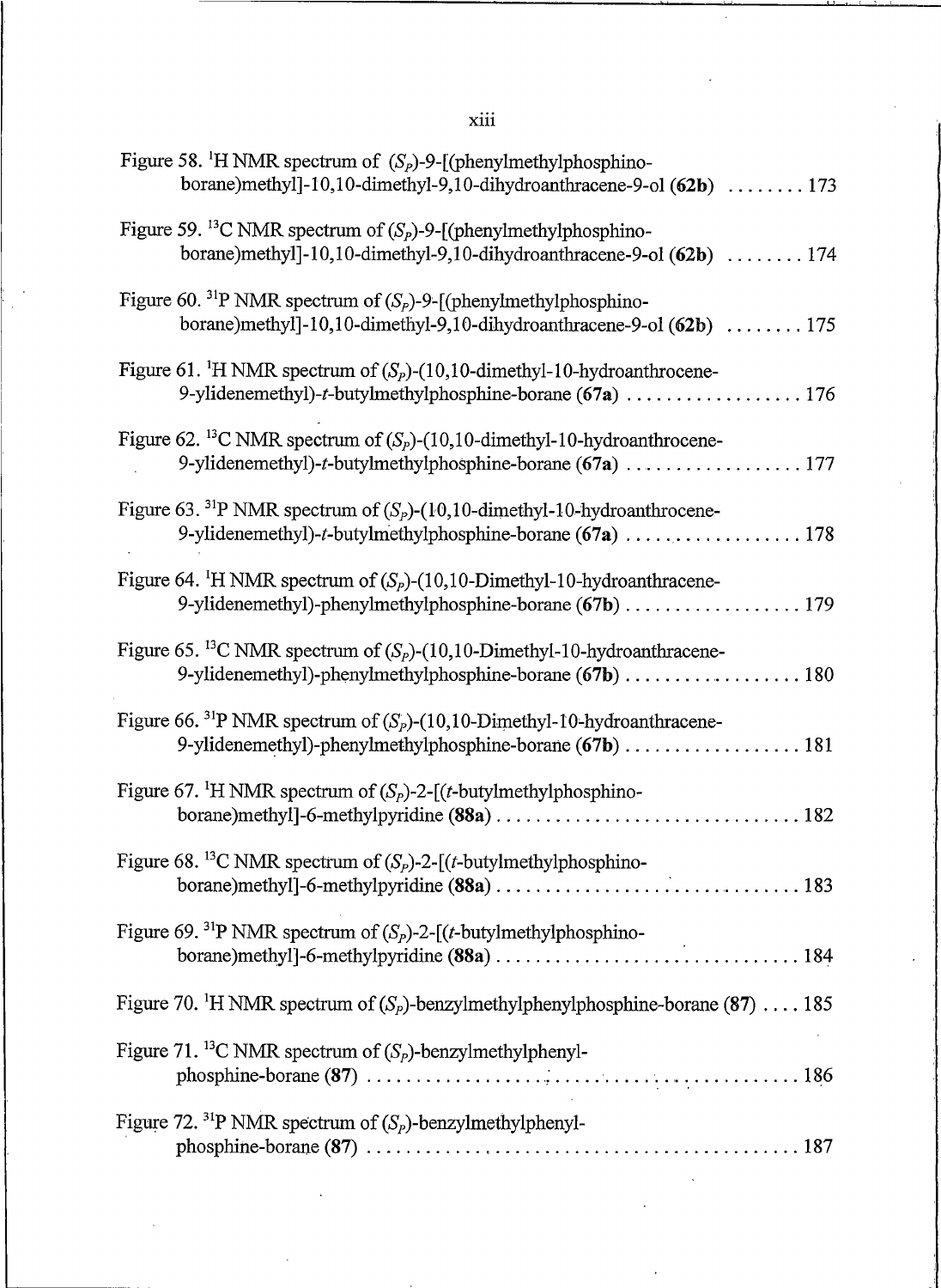| ___<br>_ |
|----------|

 $\hat{\boldsymbol{\epsilon}}$ 

 $\mathcal{P}_{\mathcal{A}}$ 

 $\hat{\boldsymbol{\theta}}$ 

| Figure 73. <sup>1</sup> H NMR spectrum of $(S_P)$ -2-[(Methylphenylphosphino-              |
|--------------------------------------------------------------------------------------------|
| Figure 74. <sup>13</sup> C NMR spectrum of $(S_p)$ -2-[(Methylphenylphosphino-             |
| Figure 75. <sup>31</sup> P NMR spectrum of $(S_p)$ -2-[(Methylphenylphosphino-             |
| Figure 76. <sup>1</sup> H NMR spectrum of $(S_p)$ -2-[2- $(t$ -butylmethylphosphino-       |
| Figure 77. <sup>13</sup> C NMR spectrum of $(S_p)$ -2-[2-( <i>t</i> -butylmethylphosphino- |
| Figure 78. <sup>31</sup> P NMR spectrum of $(S_p)$ -2-[2-( <i>t</i> -butylmethylphosphino- |
| Figure 79. <sup>1</sup> H NMR spectrum of $(S_p)$ -2-[2-( <i>t</i> -butylmethylphosphino-  |
| Figure 80. <sup>13</sup> C NMR spectrum of $(S_p)$ -2-[2-( <i>t</i> -butylmethylphosphino- |
| Figure 81. <sup>31</sup> P NMR spectrum of $(S_p)$ -2-[2-( <i>t</i> -butylmethylphosphino- |
| Figure 82. <sup>1</sup> H NMR spectrum of $(S_p)$ -2-[2-(phenylmethylphosphino-            |
| Figure 83. <sup>13</sup> C NMR spectrum of $(S_p)$ -2-[2-(phenylmethylphosphino-           |
| Figure 84. <sup>31</sup> P NMR spectrum of $(S_p)$ -2-[2-(phenylmethylphosphino-           |
| Figure 85. <sup>1</sup> H NMR spectrum of $(S_p, S_p)$ -1,3-bis(phenylmethylphosphino-     |
| Figure 86. <sup>13</sup> C NMR spectrum of $(S_p, S_p)$ -1,3-bis(phenylmethylphosphino-    |

 $\bar{z}$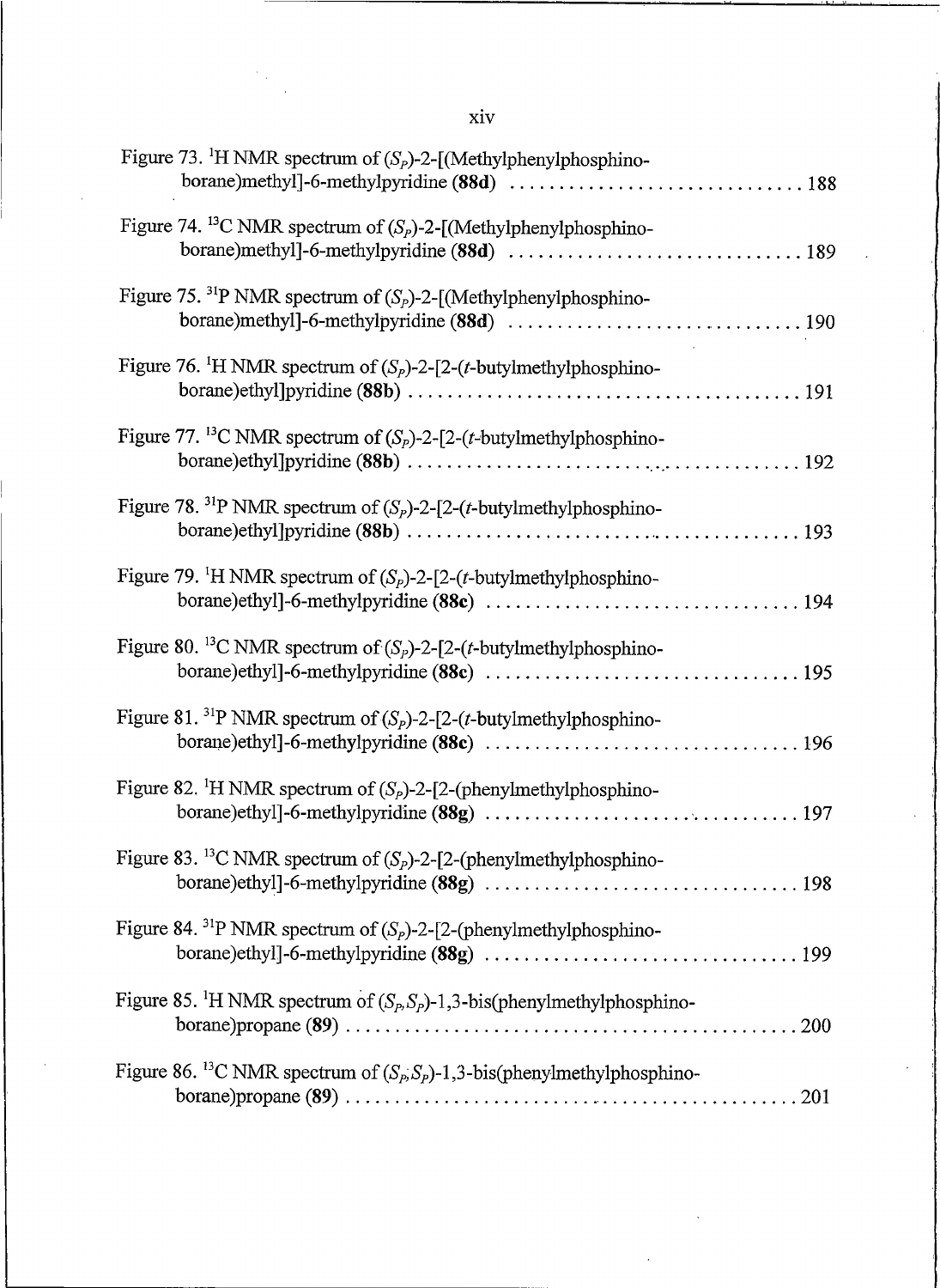| Figure 87. <sup>31</sup> P NMR spectrum of $(S_p, S_p)$ -1,3-bis(phenylmethylphosphino-           |
|---------------------------------------------------------------------------------------------------|
| Figure 88. <sup>1</sup> H NMR spectrum of $(R_p)$ -(2-methoxyphenylmethyl)-                       |
| Figure 89. <sup>13</sup> C NMR spectrum of $(R_p)$ -(2-methoxyphenylmethyl)-                      |
| Figure 90. <sup>31</sup> P NMR spectrum of $(R_p)$ -(2-methoxyphenylmethyl)-                      |
| Figure 91. <sup>1</sup> H NMR spectrum of $(R_p)$ -t-butylmethylphenylphosphine-borane (96) 206   |
| Figure 92. <sup>13</sup> C NMR spectrum of $(R_p)$ -t-butylmethylphenylphosphine-borane (96)  207 |
| Figure 93. <sup>31</sup> P NMR spectrum of $(R_p)$ -t-butylmethylphenylphosphine-borane (96)  208 |
| Figure 94. <sup>1</sup> H NMR spectrum of $(R_p)$ -[2-(4,4-dimethyloxazoline)methyl]-             |
| Figure 95. <sup>13</sup> C NMR spectrum of $(R_p)$ -[2-(4,4-dimethyloxazoline)methyl]-            |
| Figure 96. <sup>31</sup> P NMR spectrum of $(R_p)$ -[2-(4,4-dimethyloxazoline)methyl]-t-          |
| Figure 97. <sup>1</sup> H NMR spectrum of $(R_p)$ -(2-thiophenemethyl)-t-butylphenyl-             |
| Figure 98. <sup>13</sup> C NMR spectrum of $(R_p)$ -(2-thiophenemethyl)-t-butylphenyl-            |
| Figure 99. <sup>31</sup> P NMR spectrum of $(R_p)$ -(2-thiophenemethyl)-t-butylphenyl-            |
| Figure 100. <sup>1</sup> H NMR spectrum of $(R_p)$ -2-[2-( <i>t</i> -butylphenylphosphino-        |
| Figure 101. <sup>13</sup> C NMR spectrum of $(R_p)$ -2-[2-( <i>t</i> -butylphenylphosphino-       |

 $\mathbf{X}\mathbf{V}$ 

 $\mathbf{r}^{(1)}$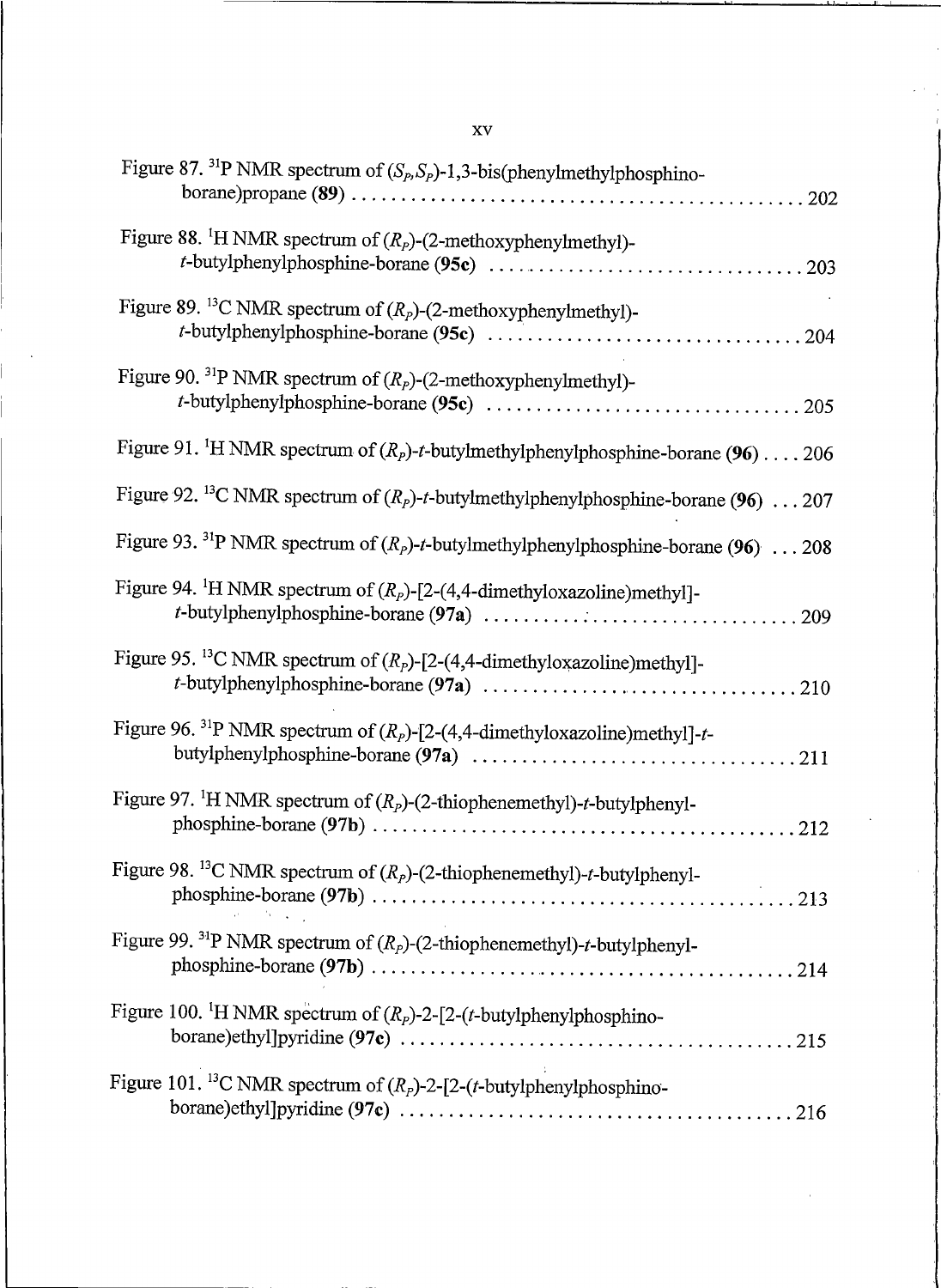| Figure 102. <sup>31</sup> P NMR spectrum of $(R_p)$ -2-[2-( <i>t</i> -butylphenylphosphino-                                    |
|--------------------------------------------------------------------------------------------------------------------------------|
| Figure 103. <sup>1</sup> H NMR spectrum of $(R_p, R_p)$ -bis[( <i>t</i> -butylphenylphosphino-                                 |
| Figure 104. <sup>13</sup> C NMR spectrum of $(R_p, R_p)$ -bis[(t-butylphenylphosphino-                                         |
| Figure 105. <sup>31</sup> P NMR spectrum of $(R_p, R_p)$ -bis[( <i>t</i> -butylphenylphosphino-                                |
| Figure 106. <sup>1</sup> H NMR spectrum of $(R_p, R_p)$ - $\alpha, \alpha$ <sup>2</sup> -bis( <i>t</i> -butylphenylphosphino-  |
| Figure 107. <sup>13</sup> C NMR spectrum of $(R_p, R_p)$ - $\alpha, \alpha$ <sup>2</sup> -bis( <i>t</i> -butylphenylphosphino- |
| Figure 108. <sup>31</sup> P NMR spectrum of $(R_p, R_p)$ - $\alpha, \alpha$ '-bis(t-butylphenylphosphino-<br>223               |
| Figure 109. <sup>1</sup> H NMR spectrum of $(R_p, R_p)$ -2,6-bis[(t-butylphenylphosphino-                                      |
| Figure 110. <sup>13</sup> C NMR spectrum of $(R_p, R_p)$ -2,6-bis[( <i>t</i> -butylphenylphosphino-                            |
| Figure 111. <sup>31</sup> P NMR spectrum of $(R_p, R_p)$ -2,6-bis[( <i>t</i> -butylphenylphosphino-                            |
| Figure 112. <sup>1</sup> H NMR spectrum of $(R_p, R_p)$ -1,8-bis[(t-butylphenylphosphino-                                      |
| Figure 113. <sup>13</sup> C NMR spectrum of $(R_p, R_p)$ -1,8-bis[( <i>t</i> -butylphenylphosphino-                            |
| Figure 114. <sup>31</sup> P NMR spectrum of $(R_p, R_p)$ -1,8-bis[(t-butylphenylphosphino-                                     |
| Figure 115. <sup>1</sup> H NMR spectrum of $(R_p, R_p)$ -1,8-bis[( <i>t</i> -butylphenylphosphino-                             |

 $\bar{z}$ 

J.

xvi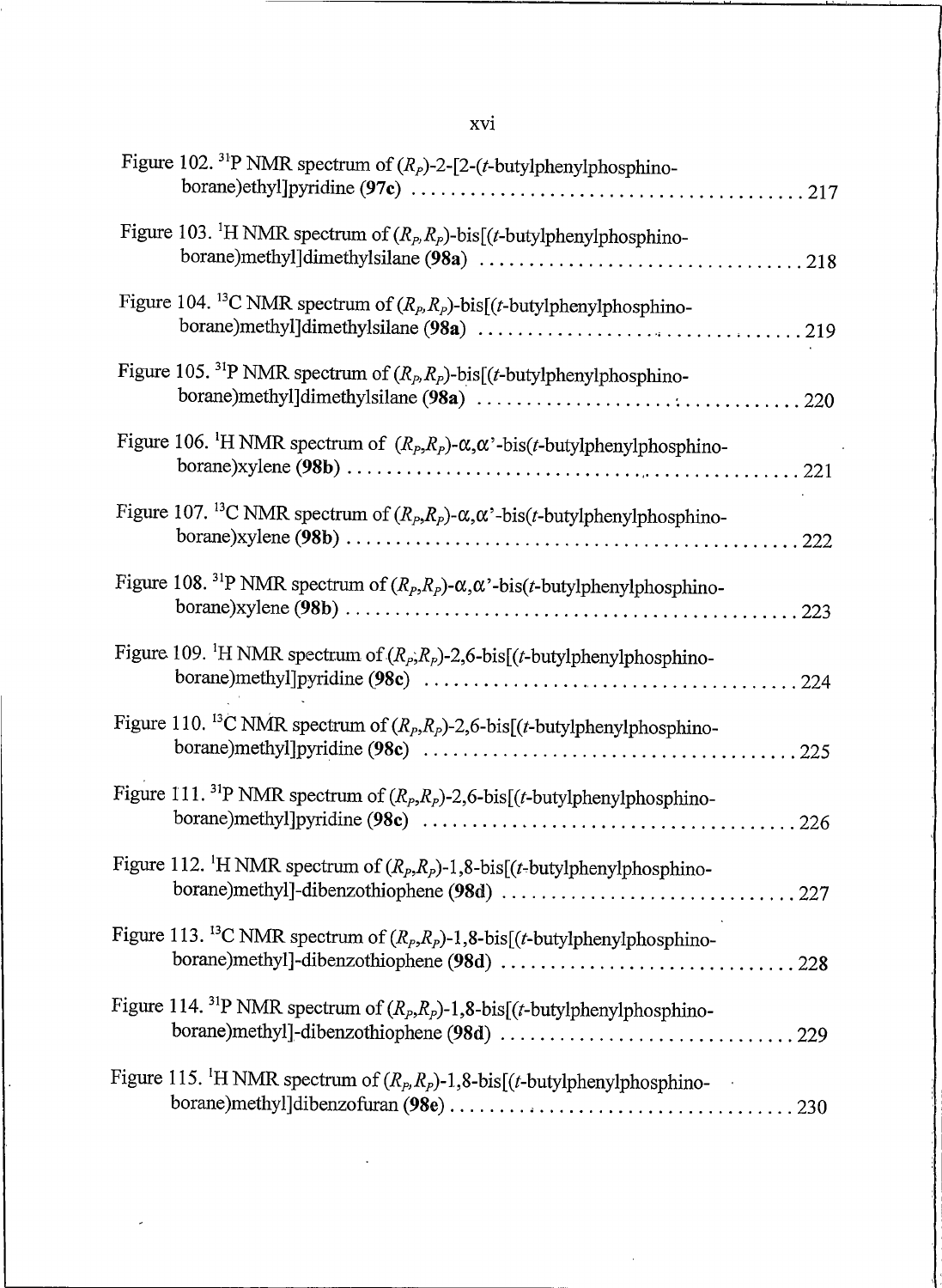| Figure 116. <sup>13</sup> C NMR spectrum of $(R_p, R_p)$ -1,8-bis[( <i>t</i> -butylphenylphosphino-                                                           |
|---------------------------------------------------------------------------------------------------------------------------------------------------------------|
| Figure 117. <sup>31</sup> P NMR spectrum of $(R_p, R_p)$ -1,8-bis[( <i>t</i> -butylphenylphosphino-                                                           |
| Figure 118. <sup>1</sup> H NMR spectrum of deboronated of $(R_p)$ -(2-thiophenemethyl)-                                                                       |
| Figure 119. <sup>13</sup> C NMR spectrum of deboronated of $(R_p)$ -(2-thiophenemethyl)-                                                                      |
| Figure 120. <sup>31</sup> P NMR spectrum of deboronated of $(R_p)$ -(2-thiophenemethyl)-                                                                      |
| Figure 121. <sup>1</sup> H NMR spectrum of deboronated $(R_p, R_p)$ -2,6-bis[(t-butylphenyl-<br>phosphino-borane)methyl]pyridine (98c) 236                    |
| Figure 122. <sup>13</sup> C NMR spectrum of deboronated $(R_p, R_p)$ -2,6-bis[(t-butylphenyl-                                                                 |
| Figure 123. <sup>31</sup> P NMR spectrum of deboronated $(R_p, R_p)$ -2,6-bis[(t-butylphenyl-                                                                 |
| Figure 124. <sup>1</sup> H NMR spectrum of deboronated $(R_p, R_p)$ -1,8-bis[( <i>t</i> -butylphenyl-<br>phosphino-borane)methyl]dibenzo-thiophene (98d) 239  |
| Figure 125. <sup>13</sup> C NMR spectrum of deboronated $(R_p, R_p)$ -1,8-bis[( <i>t</i> -butylphenyl-<br>phosphino-borane)methyl]dibenzo-thiophene (98d) 240 |
| Figure 126. <sup>31</sup> P NMR spectrum of deboronated $(R_p, R_p)$ -1,8-bis[( <i>t</i> -butylphenyl-<br>phosphino-borane)methyl]dibenzo-thiophene (98d) 241 |
| Figure 127. <sup>1</sup> H NMR spectrum of deboronated $(R_p, R_p)$ -1,8-bis[( <i>t</i> -butylphenyl-<br>phosphino-borane)methyl]dibenzofuran (98e) 242       |
| Figure 128. <sup>13</sup> C NMR spectrum of deboronated $(R_p, R_p)$ -1,8-bis[( <i>t</i> -butylphenyl-<br>phosphino-borane)methyl]dibenzofuran (98e) 243      |
| Figure 129. <sup>31</sup> P NMR spectrum of deboronated $(R_p, R_p)$ -1,8-bis[( <i>t</i> -butylphenyl-<br>phosphino-borane)methyl]dibenzofuran (98e) 244      |

## xvii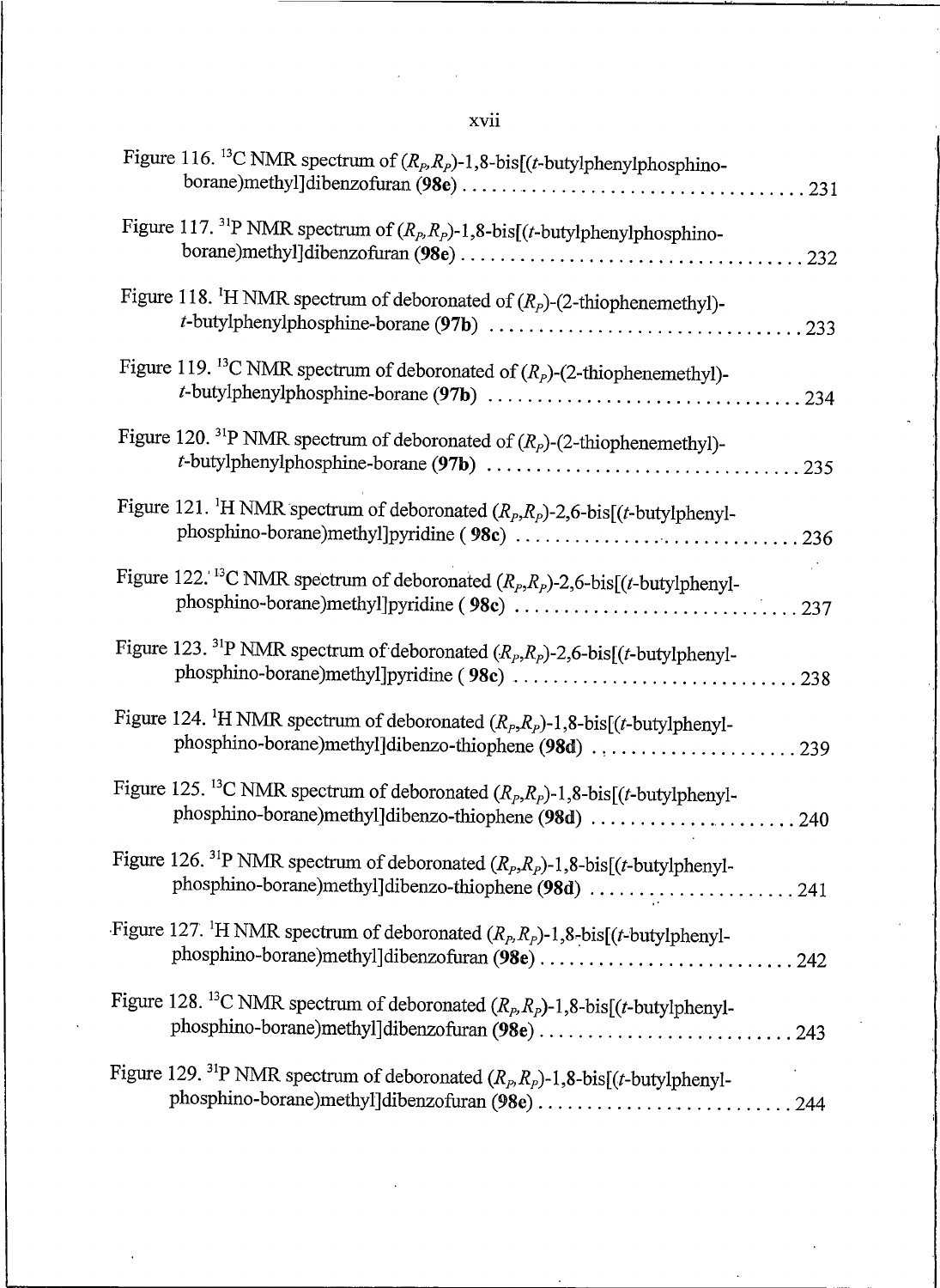#### **ABSTRACT**

With the increasing importance of asymmetric transition metal catalysis using scalemic (non-racemic) phosphine ligands in organic synthesis, there has been an increase in demand for enantiomerically pure phosphine ligands with phosphorus centered chirality  $(P\text{-chiral})$ . However, due to the difficulty of preparation of  $P$ -chiral phosphine ligands, there are a limited number of general methods for their synthesis. Three efficient methods for the preparation of P-chiral phosphine-borane ligand precursors were developed that take advantage of the high nucleophilicity and stereointegrity of lithiated scalemic P-chiral secondary phosphine-boranes. The first method involves the reductive elimination of enantiomerically pure P-chiral secondary phosphine-boranes from esters derived from asymmetric deprotonation of aryldimethylphosphine-boranes. The second method, involves preparing scalemic P-chiral phosphine-borane ligand precursors directly from enantiomerically pure secondary phosphineborane surrogates via a novel nucleophilic vinyl ipso substitution reaction. The final approach is an unprecedented direct synthesis of P-chiral phosphine-boranes via dynamic thermodynamic resolution of lithiated tert-butylphenylphosphine-borane with (-)-sparteine. The three approaches are among the most efficient known methods for the preparation of enantiomerically pure P-chiral phosphine-borane ligand precursors and are well suited for rapid ligand screening in asymmetric transition metal catalysis.

xviii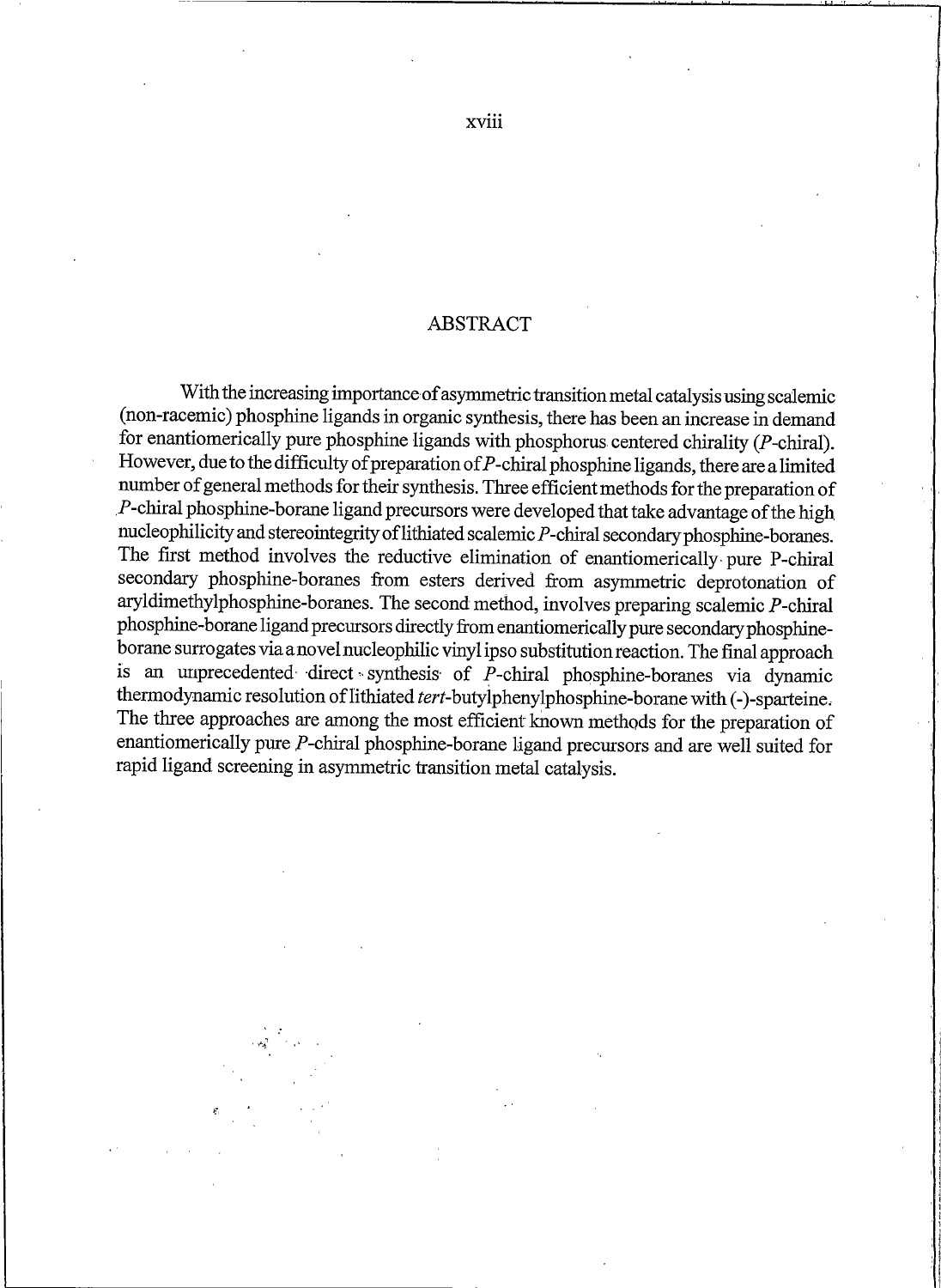#### **INTRODUCTION**

Over the past twenty five years there has been a virtual explosion in the number of methodologies for asymmetric induction in chemical synthesis. This is illustrated by the recent publication of numerous books and periodicals entirely devoted to the subject.<sup>1</sup> The interest is due to several factors, the foremost being the superior economic efficiency of asymmetric synthesis over racemic methods.<sup>2</sup> For example, in the pharmaceutical industry the mixture of enantiomers produced by racemic methods can make drugs less effective and possibly even dangerous.<sup>3,4</sup> In addition, resolution of the enantiomers is often costly and time consuming. In contrast, many asymmetric syntheses can produce products that are virtually free of the unwanted enantiomer. For this reason, the development of asymmetric methods is making racemic synthesis obsolete in the pharmaceutical industry.

Although a large variety of asymmetric transformations now exist, many require a stoichiometric amount of a chiral auxiliary. The recovery of the auxiliary upon completion of the reaction is not always cost-effective or practical. Conversely, asymmetric catalytic transformations require only substoichiometric amounts of chiral auxiliary, alleviating the need to recover the chiral auxiliaries upon completion of the reaction.

A large proportion of asymmetric catalytic transformations employ transition metals with scalemic (non-racemic) phosphine ligands as chiral auxiliaries.<sup>5</sup> Despite the widespread

 $\mathbf{1}$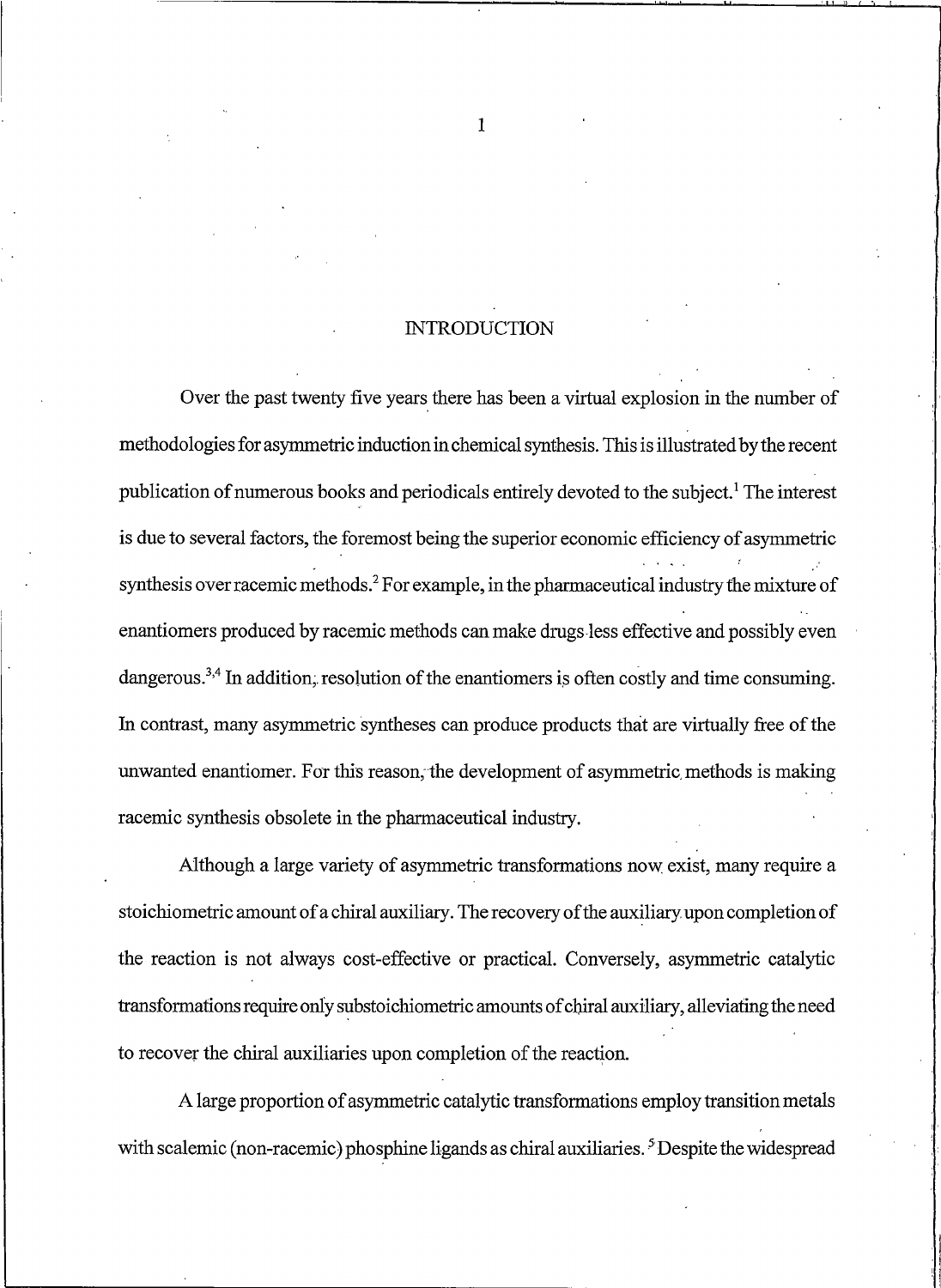use of chiral phosphines, it is often necessary to match a scalemic phosphine ligand to a given substrate to optimize enantioselectivity and yield.<sup>6</sup> Thus, a variety of scalemic phosphine ligands need to be screened to optimize a particular reaction. Extensive optimization is not always possible because there are only a few enantiomerically pure phosphine ligands commercially available, and the preparation of scalemic ligands is often quite lengthy.<sup>7</sup> It is, therefore, desirable to develop efficient and general methods for the preparation of enantiomerically pure phosphine ligands.

There are three general classes of scalemic phosphine ligands; those that have chiral carbon skeletons ( $C$ -chiral phosphine ligands), those that have phosphorus centered chirality (P-chiral phosphine ligands), and finally, those that have both a chiral backbone and phosphorus centered chirality  $(C.P$ -chiral phosphine ligands).<sup>5b</sup> In catalytic systems it is anticipated that P-chiral phosphine ligands would provide superior stereoinduction because the ligand's chirality would be very close to the site of stereogenesis. However, many more examples of  $C$ -chiral and  $C$ ,  $P$ -chiral phosphine ligands are used in asymmetric transition metal catalysis than P-chiral phosphine ligands due to the difficulty involved in stereoinduction around phosphorus.<sup>8</sup>

With the recent success of many asymmetric transformations employing known  $P$ chiral phosphine ligands, there has been an increased emphasis on the discovery of more general and efficient syntheses of these types of ligands.<sup>1a-b,5a</sup> Described herein are three approaches for the rapid preparation of P-chiral phosphine ligands that can be readily screened in asymmetric transition metal catalyzed reactions.

 $\overline{2}$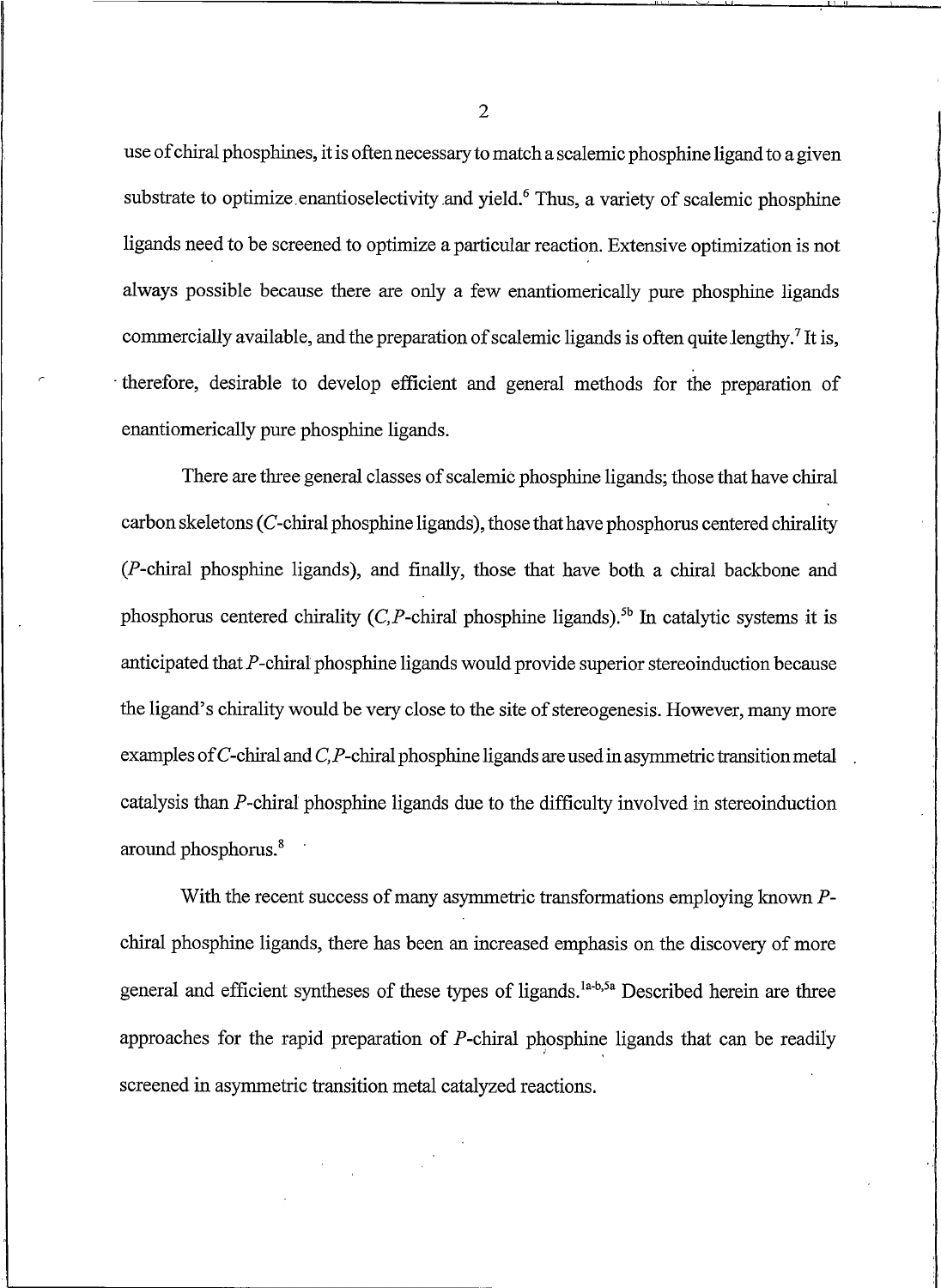#### **BACKGROUND**

Most P-Chiral phosphine ligands synthesized to date can be placed into one of three categories (**Figure 1**); monophosphines, diphosphines or monophosphines with a secondary coordinating functional group.<sup>7</sup> Although scalemic (non-racemic) monophosphines have been used in asymmetric catalysis, they are generally prepared as intermediates in the synthesis of the more complicated bidentate phosphine ligands of the other two categories. There are many ways to prepare scalemic P-chiral monophosphines, but all follow one of two general routes: resolution or asymmetric synthesis.



monophosphine diphosphine monophosphine with secondary coordinating functional group **Figure 1.** Three major types of  $P$ -chiral phosphine ligands

> Resolution of Racemic P-Chiral Monophosphines and Preparation of Diphosphines

### **Direct Resolution of Enantiomers**

The first preparation of an optically pure  $P$ -chiral phosphine oxide was in 1911 by Meisenheimer and co-workers.<sup>9</sup> Meisenheimer resolved the weakly basic

3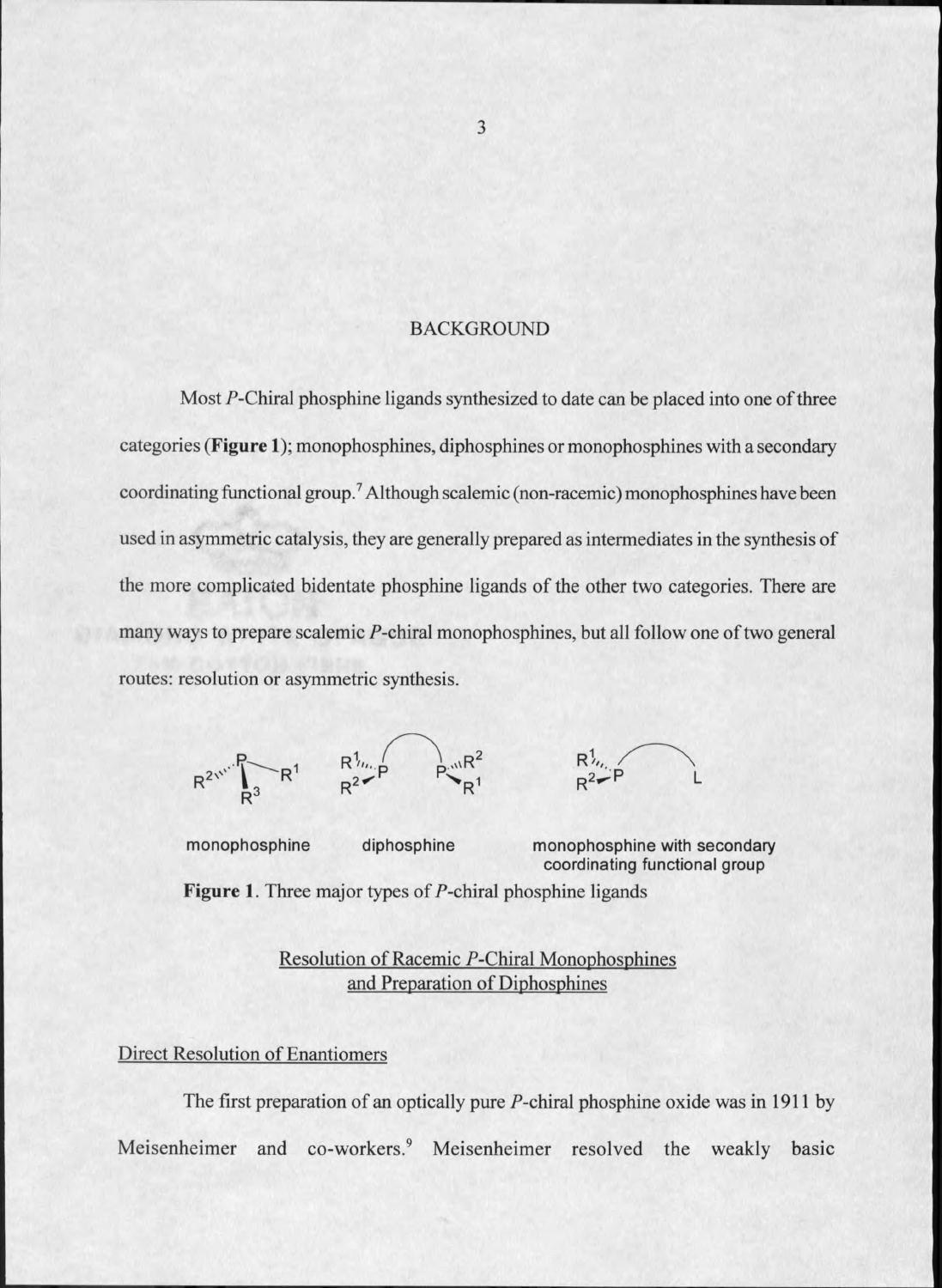ethylmethylphenylphosphine oxide and benzylmethylphenylphosphine oxide by fractional crystallization with (+)-bromocamphorsulfonic acid and (+)-camphorsulfonic acid, respectively. With one exception, this method has not been successful for the preparation of any other monophosphine oxides.<sup>8b</sup> It was not until the early 1960's that a general approach to the synthesis of scalemic  $P$ -chiral phosphines was discovered.

Recently, resolutions of P-chiral phosphines have been primarily accomplished by coupling a racemic mixture of phosphinates with an optically pure natural product. Subsequent separation of diastereomers by fractional crystallization and removal of the chiral resolving agent provides the scalemic P-chiral phosphine oxide.

One of the first preparations of optically pure phosphines, in which menthyloxymethylphenylphosphinate (1) was prepared from methylphenylphosphinyl chloride, menthol (Men) and pyridine (Scheme1), was reported by Mislow and coworkers in the early 1960's.<sup>10</sup> Isolation of both  $(S_p)$ -1 and  $(R_p)$ -1 diastereomers was achieved by fractional crystallization, although the  $(R_p)$ -1 isomer could be only obtained after much effort and in a low yield. Displacement of the menthyloxy moiety of both  $(S_p)$ -1 and  $(R_p)$ -1 with the Grignard reagent of 2-bromoanisole yielded phenylanisolemethylphospine (PAMP) oxide with inversion of stereoconfiguration at phosphorus ( $(S_p)$ -2,  $(R_p)$ -2, respectively). The  $(R)$ -2 and  $(S)$ -2 phosphine oxides were subsequently reduced to PAMP with Cl<sub>3</sub>SiH and tributylamine, yielding  $(R_p)$ -3 and  $(S_p)$ -3 with inversion of the configuration at

 $\overline{4}$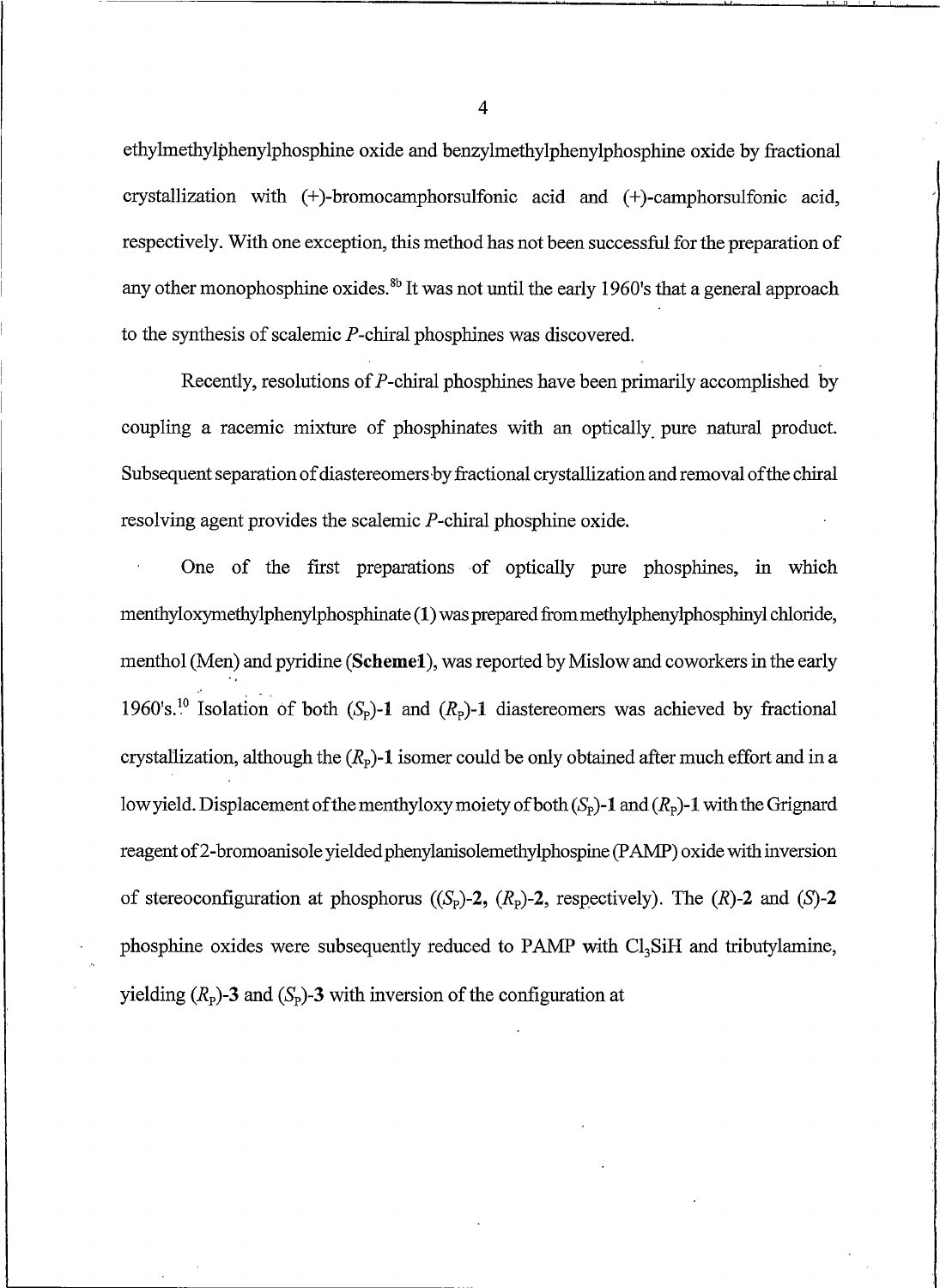

phosphorus. The diphosphine  $(S, S)$ -1,2-di(phenylanisolephospino)ethane  $((S, S)$ -diPAMP) oxide was prepared from  $(S)-2$  by deprotonation of the methyl group with lithium diisopropylamide (LDA), followed by oxidative coupling with cupric chloride (Scheme 2).<sup>11</sup>





The diphosphine oxide was reduced to the free diPAMP phosphine ligand with trichlorosilane and tributylamine, again with inversion of the configuration of phosphorus (Scheme 3).

5